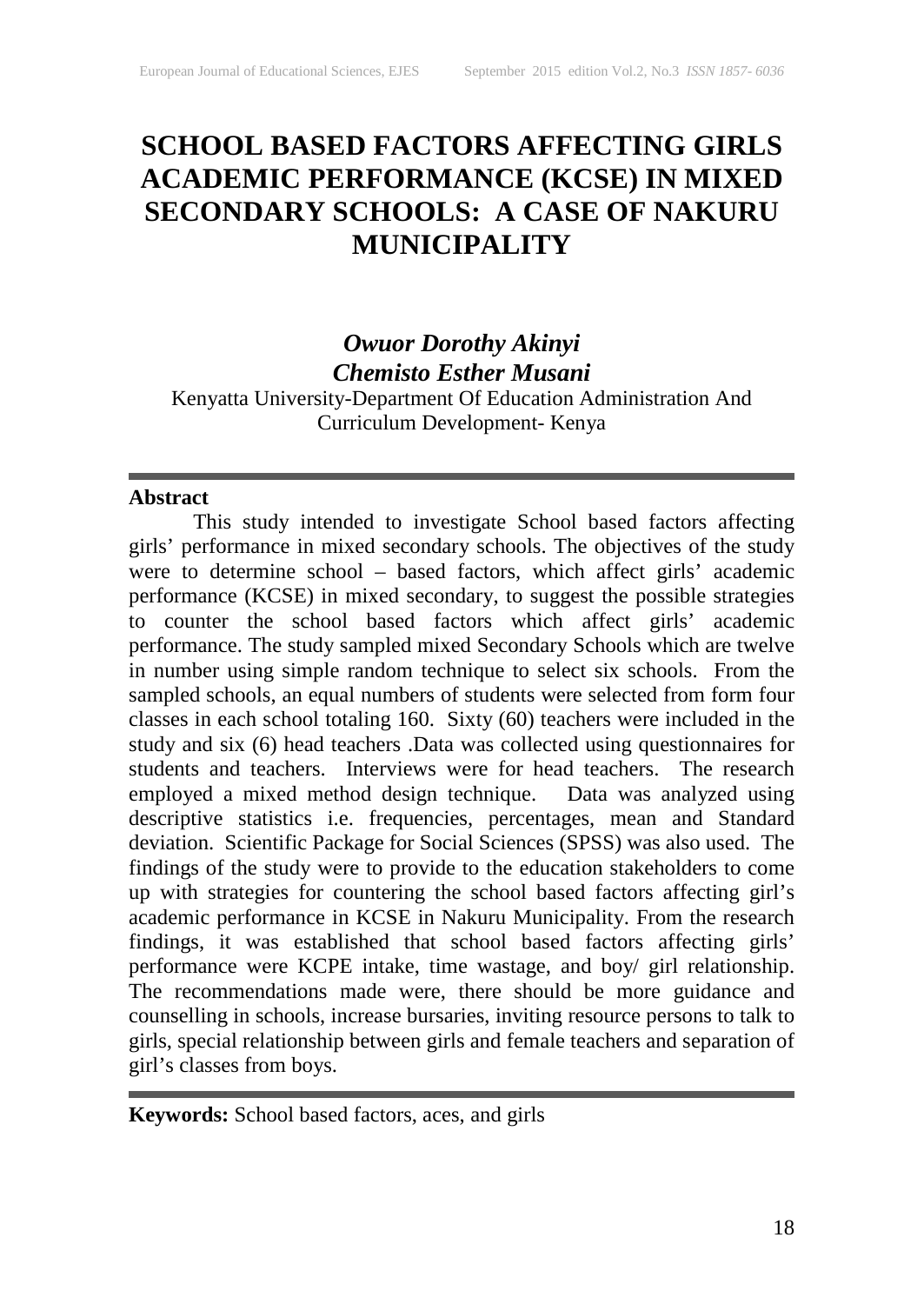# **Introduction**

Education is regarded as a powerful level for development in Kenya. It has often been referred to and described as the key to progress and social mobility (MoEST, 1999) Lack of the same on the other hand is considered to be the single most obstructive bottleneck to socio-economic betterment. In view of the above then it is not surprising that a large portion of the national budget in the country and indeed in most developing countries goes towards education (KNBS, 2006). Education plays a crucial role in preparing the young for their future roles in society. Education has become one of the basic rights which every citizen must have access to, therefore the need for education of both boys and girls should be stressed ( World Bank,2002)

The last decades of the twentieth century saw many concerted efforts in research into gender issues all over the world. In Africa, international bodies and educationalists began in the 1960's to look into the ways girls and women were fairing in education. Their findings were depressing. By 1970's pro female initiatives by some African governments to encourage enrolment of girls in schools was started. Consequently, low enrolment figures indicated in the earlier years (1960 –70) were in the 1990's shown to have improved. Kenyan females constituted nearly 50% of the children enrolled in grade one Forum for Africa Women Educationist (FAWE 1996). What about performance? Researchers and teachers have to recognize prejudicial practices which may still disadvantage girls particularly within classrooms, even where policy and statistics suggest that equality has been achieved.

Our education system in Kenya is characterized by examinations and therefore it is an issue that attracts public attention. These examinations are used as yardsticks for learning and selection purposes. Each parent is eager that his child passes the examination as it is the basic requirement for entrance into formal sector. It is a criteria for determining those who should proceed and pursue in the examination at each level. Therefore every student going through this system of formal education has to sit for these examinations in our case, Kenya Certificate of Secondary Education (KCSE). Every year whenever K.C.S.E results are released, single sex schools usually dominate the top positions. In 2004 KCSE, results summary at the top were single sex schools. Among the 50 (Fifty) top Schools, there were only four mixed schools three of which were private and only one public. The public school was Sacho High School; the private schools were Moi High School Kabarak, Nyahururu Elite School and Chemelil Sugar Academy. In the top ten girls schools only and boys had equal slots of five (5) each. This has led to the question, how come girls on their own perform better?(KNEC,2004).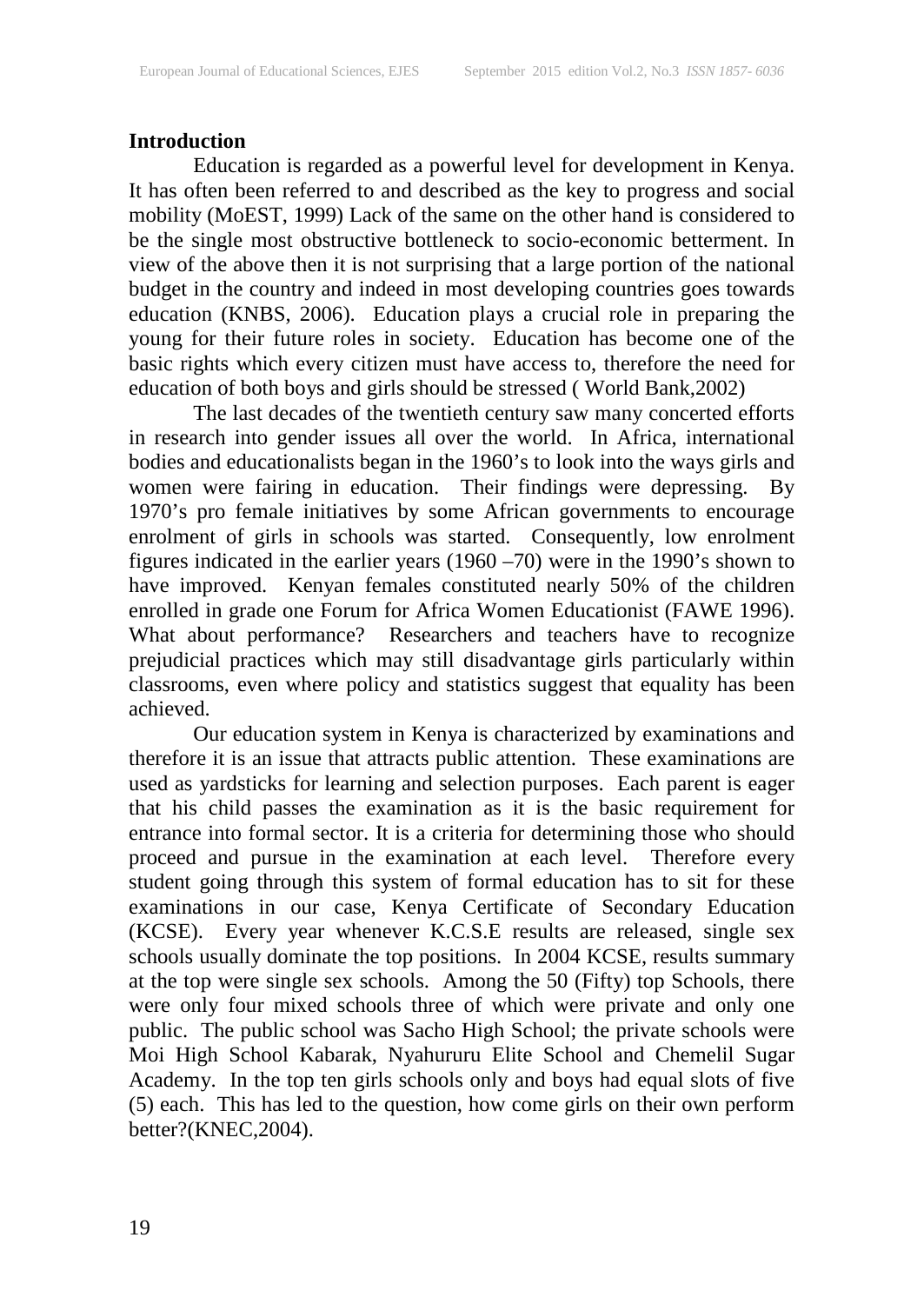In 2005 KCSE, results the story was almost the same. Among the top 100 (one hundred) schools, there were only 10 mixed schools, 34 girls schools and 56 boys schools. The public mixed schools were Ober Secondary school which only had 28 students registering a mean of 9.3214; St. Georges mixed secondary school (8.1379) with 85 students and Uasin Gishu high school (KNEC,2005)

The rest seven were private mixed schools like Moi High school Kabarak with 231 students (9.8051), Sacho (became private in 2005) with 9.1680), Abuhureira Academy with 29 students (9.4317), Sheikh Khalifa Bin Zayed with 138 students (9.2826), Allidina Visram High with 129 students (9.2403), Chemelil Sugar with 73 students (8.3698), Nyahururu Elite school, 83 students (8.3658), Riara Springs Academy with 56 Students (8.3571). In the top ten, girls' only schools had 5 slots Kianda School, Precious blood Girls Riruta, Kenya high school, Bahati girls Secondary school and Bishop Gatimu Ngandu girls.

In 2006 KCSE again the single sex schools dominated the top. Most schools did well with the top school attaining a mean of 10.8840 i.e. Starehe Boys Centre. Among the top 100 (one hundred) schools, there were only 7 mixed schools. 36 girls only schools and 57 boys only. Six among the seven mixed schools only one was a public school i.e. Uasin Gishu High School with 131 students and a mean of 8.6106. The other six were private schools led by Sheikh Khalifa Bin Zayed with 144 students and a mean of 9.6736. The Aga Khan High school Mombasa with 147 students and a mean of 9.6666, Moi high School Kabarak with 238 students and a mean of 9.6218, Sacho high school with 124 students and a mean of 9.0403, Abuhureira Academy 27 students and a mean of 9.1481, Chemelil Sugar Academy with 70 students and a mean of 8.9428 (KNEC,2006)

In the top ten girls only schools had four slots i.e. Kianda School with 64 students and a mean of 10.3593, Loreto high school Limuru with 178 students and a mean of 10.3202, Precious Blood Girls Riruta with 92 students and a mean of 10.3043 and Mama Ngina Girls secondary school with 83 students and a mean of 10.0481.

This performance has influenced the number of girls that go to Institutions of higher learning.

Education for girls is vital because women are central to development. Therefore girls' education should be great contributions that can strengthen women's role in development thus raise the quality of global decision-making. It is therefore important to identify problems which hinder women from achieving equally in education especially in the mixed schools. A lot of research has been carried out in this area of girls' performance compared to boys. Some of those who have done the research are( Eshiwani, 1983,Herz,1991, Chege & Sifuna,2006, Nkinyangi,1980, Otite,1994,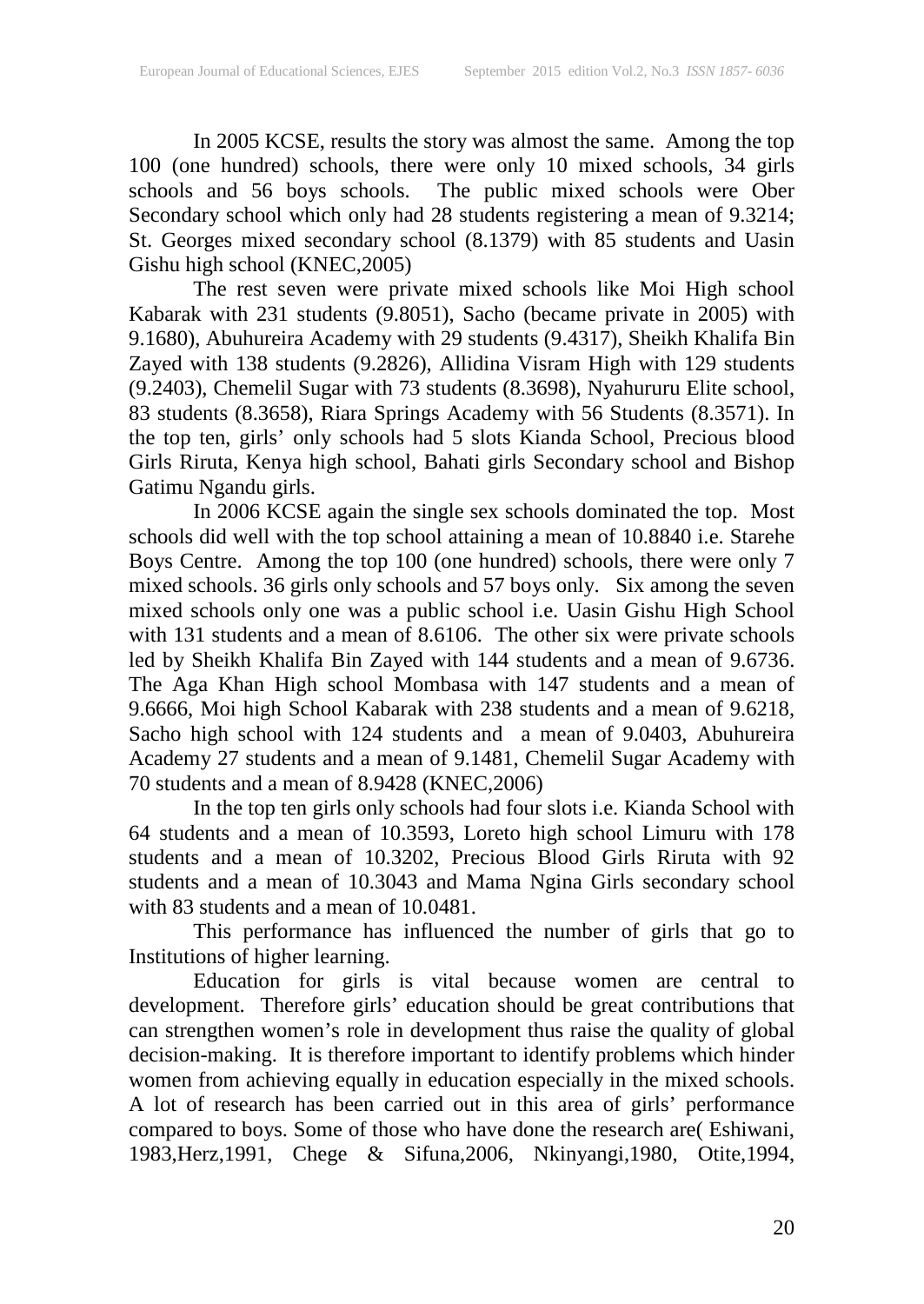Kiptanui, 2000,Kitetu,1998,) All agree that mixed schools lead to better socialization than academic achievement. However, academic performance of girls outshines their male counterparts when subjected to the same learning environment. It is in this view that an attempt was made to investigate performance of girls relative to their male counterparts in mixed schools.

This study focused on the performance of girls in mixed secondary schools after four years when they sit for their KCSE. Nakuru District for a long time, before and after independence has produced good results. In 2005 in the top ten, Nakuru District had only Bahati Girls and no boy's school. In the top 50 there were three schools again Bahati Girls, Mary Mount Secondary and Rongai Boys. Municipality had no single school in the top one hundred. The first school was Menengai High school a mixed school which was position 181. It had 236 students with a mean of 7.5339. It was followed closely by Nakuru High School (a mixed school then) a National School, position 192 with 405 students with a mean of 7.4864 (KNEC, 2OO5)

In the top ten schools, 2005 KCSE there was no school from Nakuru district, as Bahati Girls School moved to position 30. The first school in the District was Naivasha Girls with 97 students and a mean of 9.5979, followed by Bahati girls secondary with 81 students and a mean of 9.5185, St. Joseph's Seminary Molo (boys) with 70 students and a mean of 9.4428, Mary Mount Secondary school with 77 students and a mean of 9.3376, Rongai Boys secondary school with 88 students and a mean of 9.2840, Molo Academy (Boys) with 45 students and a mean of 8.4888, the last in top one hundred was Moi Forces Academy Lanet (Girls) with 163 students and a mean of 8.4539. Once again there was no school in the top 100 from Nakuru Municipality (KNEC, 2005).

The schools are Menengai High, Nakuru Day, Langalanga Secondary school, Afraha High School, Kenyatta Secondary, Upper Hill Secondary, Flamingo Secondary, Lanet Secondary, and Nakuru High School among others.

# **Statement of the problem**

High girl-child participation rate in education is one of the most important talking points in any society. This is because education is one of the most effective instruments a nation has at its disposal for promoting sustainable social and economic development (GoK, 1990).Girl child education lowers infant mortality and improves health, nutrition and environmental management. In spite of massive funding on the part of the government to Education ( 2006, total public expenditure on education was 6.9 percent of GNP ,UNESCO, 2007), the KSCE results every year show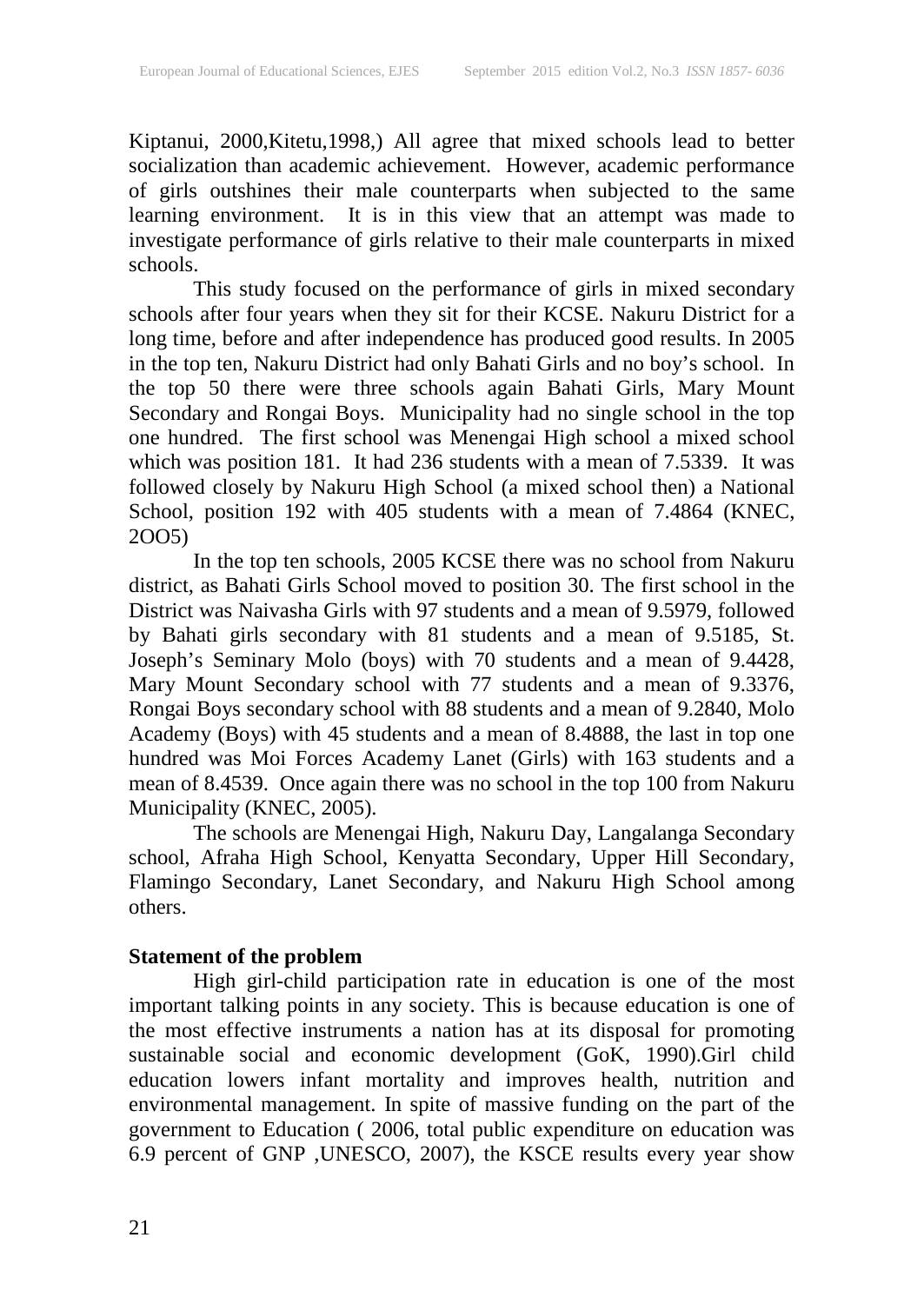that single sex schools are still ahead of mixed schools( KNEC, 2004,2005,2006).

In recent years, discontent with girls' performance in various mixed secondary schools in national examinations has become widespread. Parents and social critics from all areas have vehemently complained that mixed schools are inadequately educating their children. Schools boards have been putting pressure on District Education Boards to do away with mixed schools. The Thursday Standard magazine 'On school and Career' September 2005 has been highlighting on possibility of making all school single sex to alleviate such problems. Researchers have written generally on the girl child's performance touching on topics like, Home based factors influencing Girls' performance in KCPE and KCSE, School based factors, Cultural factors and Girls' performance, Challenges facing Girl child in the quest for Higher Education. There have also been a lot of research on girls performance in different subjects especially the sciences and mathematics (Moulton,1997,UNICEF,2004,GoK,2005a,Eshiwani,1986,1993,Chapman,20 03,Campbell,2004,Sifuna,2006,Fawe,1996,1997,Kabira,1997,Abagi,1994, Mampele,1994)

Little literature especially from sub Saharan Africa has attempted to directly asses the performance of girls specifically in mixed secondary schools. The findings were intended to cause action on part of the government and stakeholders to look for ways of promoting the girl child in mixed schools. Policy makers will use it to look into ways of empowering the girl child in a mixed school.

### **Objectives of the study**.

To determine school – based factors, which affect girls' academic performance (KCSE) in mixed secondary schools in Nakuru Municipality.

#### **Research Questions**

The study was guided by the following research question;

**a)** How do school based factors affect girls academic performance

**b)** What possible strategies can counter the school based factors, which affect girls' academic performance?

# **Significance of the Study**

The study was potentially beneficial in a number of ways.

The schools in the Municipality can take the necessary actions to minimize or improve girls' poor performance. This is because they would now know the root causes of girls' poor performance in KCSE in their schools.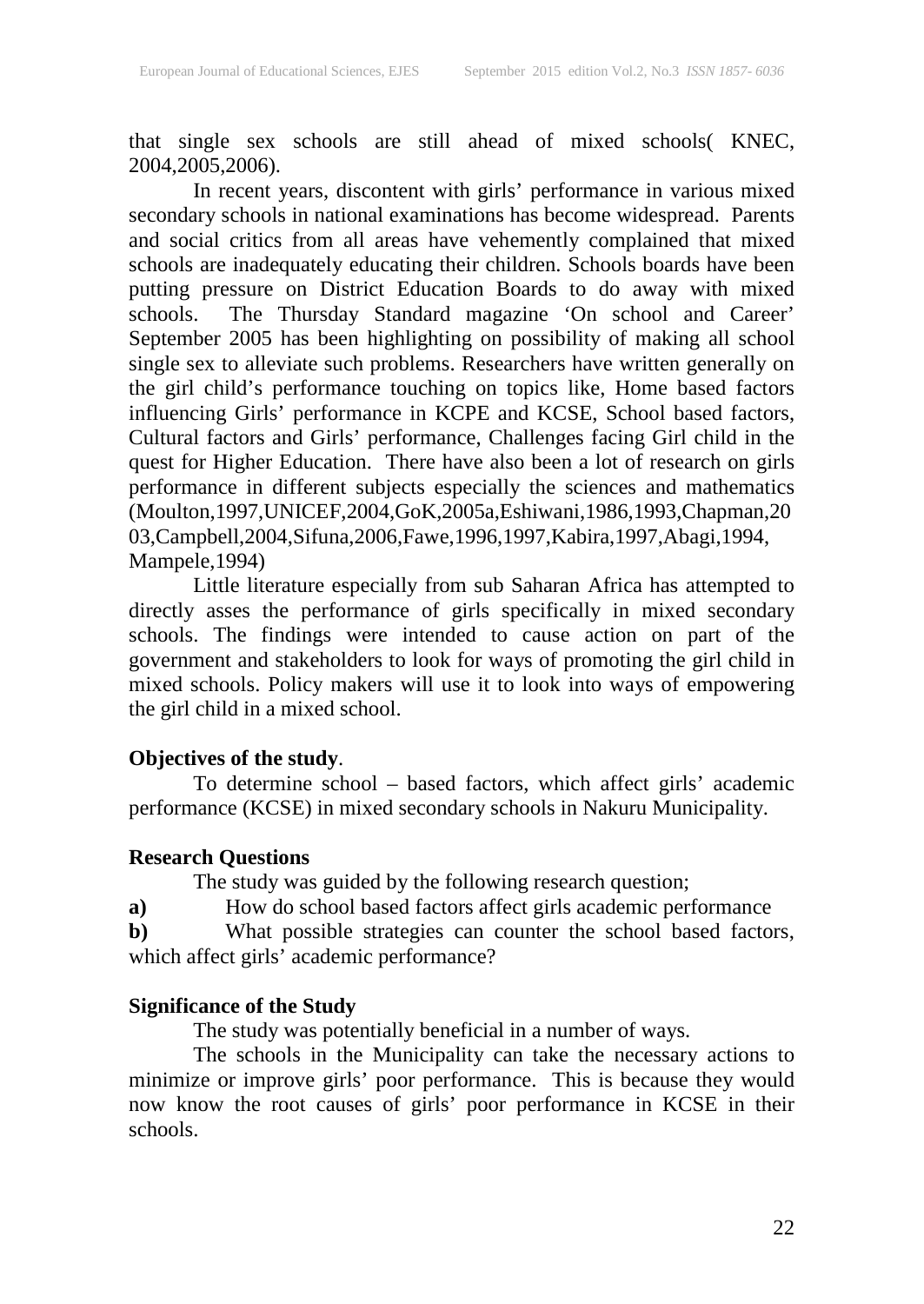The study would benefit the Quality Assurance and Standard Officers who can take curative measures to the problems and this would yield good fruits not only to Nakuru Municipality but also to the District, Province and Nation as a whole. Education planners will be able to make decisions about female education e.g. converting mixed schools to single sex schools.

# **Basic Assumptions of the Study**

The following assumption guided the study.

**a)** The information given by the respondents is what they felt are the causes of poor performance of girls in mixed schools.

**b**) Both boys and girls were exposed to the same learning environment in terms of curriculum.

**c)** Both boys and girls came from similar backgrounds.

**d)** Both boys and girls on average scored the same marks in KCPE and therefore have some intellectual capacity.

**e)** Both get the same learning opportunities in school**.**

**f)** Girls in mixed schools do not perform as well as boys in the same school.

# **Limitation of the study**

This study was conducted with the following limitations in mind:-

**a)** The study was limited to only 6 schools in Nakuru Municipality. The findings of the study could not therefore be really generalized to the entire District or Province.

**b)** Resources and time were important yet they were limited since time and money could not allow the researcher to reach all the schools. This was due to the fact that the researcher was collecting, analyzing and compiling the information while still undergoing the normal school attendance and teaching.

**c)** The financial limitation comes in due to the fact that the researcher was self-sponsored. There was typing, traveling and binding expenses.

**d)** Due to time limitation, the researcher was not able to trace the students who had already sat for KCSE in the previous years in the municipality whose responses would have been crucial to the research.

**e)** The study relied on self-report from Head teachers, teachers, form four students and it was not be possible to check the validity of their declarations against other measures in their respective institutions. Reliance on self-report can be problematic and may threaten the validity of the findings. It is possible that some participants were biased in their replies, and in replying honestly to certain questions. Triangulation of the research honestly to certain questions. Triangulation of the research methods/Instruments addressed the limitation. It was however hoped that the results were to benefit all the education stakeholders.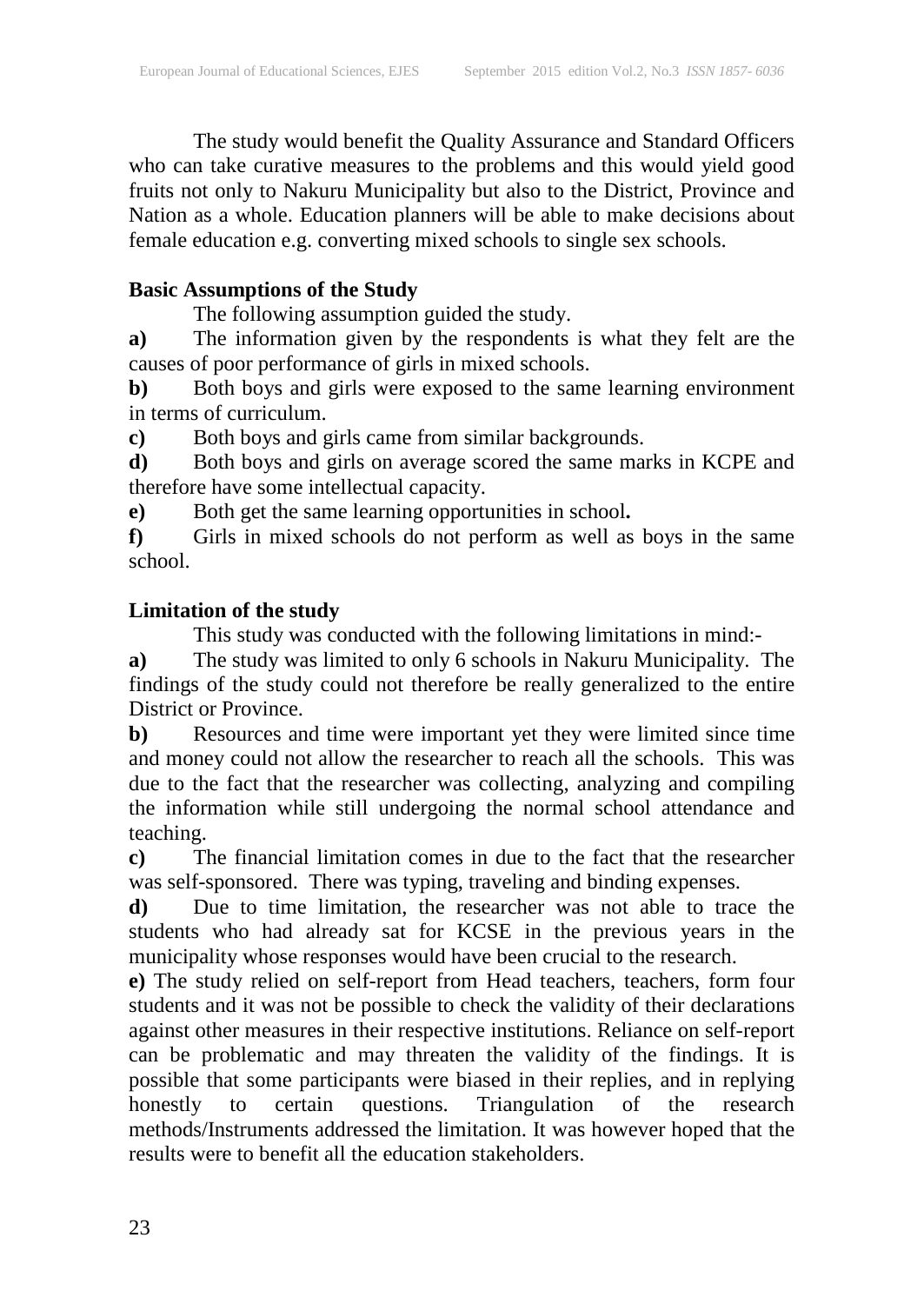# **Theoretical Framework**

The current study was based on Pearson's theory, where society views all activities that are carried out to be based on social roles and interactions of men and women. This is an assumption of gender roles as dictated by society. The society seems to have ultimate authority on the precise nature of what women and men actually do, and their real contribution to production and reproduction which turns out to be biased against women according to (Orodho 2004). This theory argues that because of biases, the performance of women and men is affected in nearly all spheres of life e.g. business, education, and environmental conservation and development projects. Pearson's gender relations' framework was found appropriate for this study because it emphasizes the various social, cultural and economic norms and standards, which must be considered when girls or females take the opportunities to participate in social activities such as education.

# **Definition of Central terms**

**Mixed Schools –** schools where both boys and girls learn together as opposed to single – sex schools.

**Performance** – Status of a pupil with respect to attain knowledge on skill as compared with other pupils and with other schools adopted standards.

**Education –** Any process, either formal or informal, that shapes the potential of a maturing organism. Informal education results from the constraint effect of environment and its strength in shaping values and habits cannot be overestimated. Formal education is a conscious effort by human society to import the skill and modes of thought considered essential for social functioning.

**Mean grade –** This is the average grade of all subjects done in this case at KCSE.

**KCSE –** This is the Kenya Certificate of Secondary Education, an exam done at the end of four years in Secondary Education.

**KCPE –** This is the Kenya Certificate of Primary Education; an exam done at the end of 8 years primary Education.

**Governing Board –** Legal body entrusted with the responsibility of managing secondary schools and tertiary institutions in education like teacher colleges.

**School –** An organized group of pupils pursuing desired studies at desired levels and receiving instruction from one or more teachers frequently with the assistance of other employees and officers e.g. Head teachers and Inspectors.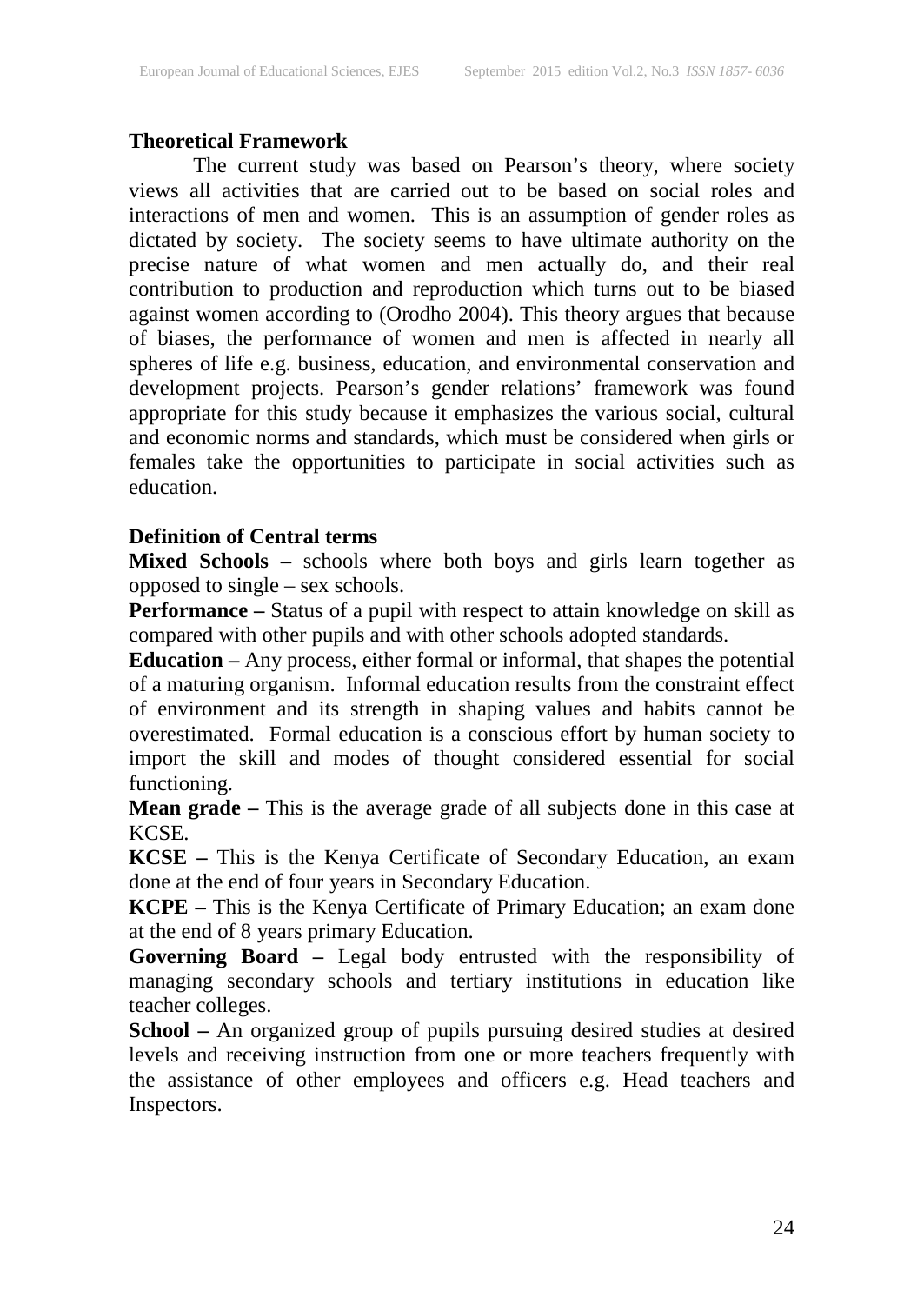**Teacher –** A person employed in an official capacity for purposes of guiding and directly the learning experienced of pupil in an educational institution whether private or pupil.

**Attitude –** Refers to readiness to react towards or against some situation, a person or thing in a given manner for example with love, hatred or fear or resentment – to a particular degree of intensity.

### **Literature Review Introduction**

The purpose of this chapter was to review literature related to the problem content. In this case, the literature was reviewed from various books and also studies carried out by different researchers both locally and internationally. School based factors affecting girls' performance in Education are many and varied according to the existing literature. They are classified into the following categories.

# **Cultural Constraints.**

Several authorities have discussed at varying lengths the cultural constraints as they operate to limit education for girls in the world.

Dale (1969, 1971, and 1974) in his studies noted that girls in mixed schools perform poorly because of societal attitudes where society does not advocate boys and girls living together. Dale however, feels that education should be mixed because according to him, both boys and girls were more satisfied with mixed schools, seeing it as amore "natural" environment and feeling it helped their relationships with the opposite sex. Similarly Hannan &Shortfall (1991) found that male and female ex –students of mixed schools in Ireland were more positive about the personal and social development aspects of their schooling. Dale further argues that if mixed schools are relaxed in giving homework, which leads to poor performance, then boys and girl's performance would be affected. This is however refuted by a research done by Kitetu (1998) who did a research project from 1995 to 1998 in secondary school classrooms in Kenya. The research unearthed, cultural – specific and historically located gendered classroom behaviour and practices. The research showed that girls and boys engaged in different activities within the same lesson, with girls showing minimal involvement in activities requiring physical exertion. There was also teacher's differential treatment of girls and boys, but in this case teachers were harsh on boys and very gentle with the girls. While this has been noted in other research such as 'task demarcations' and teachers' differential treatment by gender, the study was underpinned by society's cultural beliefs. There is a Kenyan cultural belief that boys should not be 'softened'. They are expected to be tough, active and brave while girls are often treated as 'soft'. As such, teachers'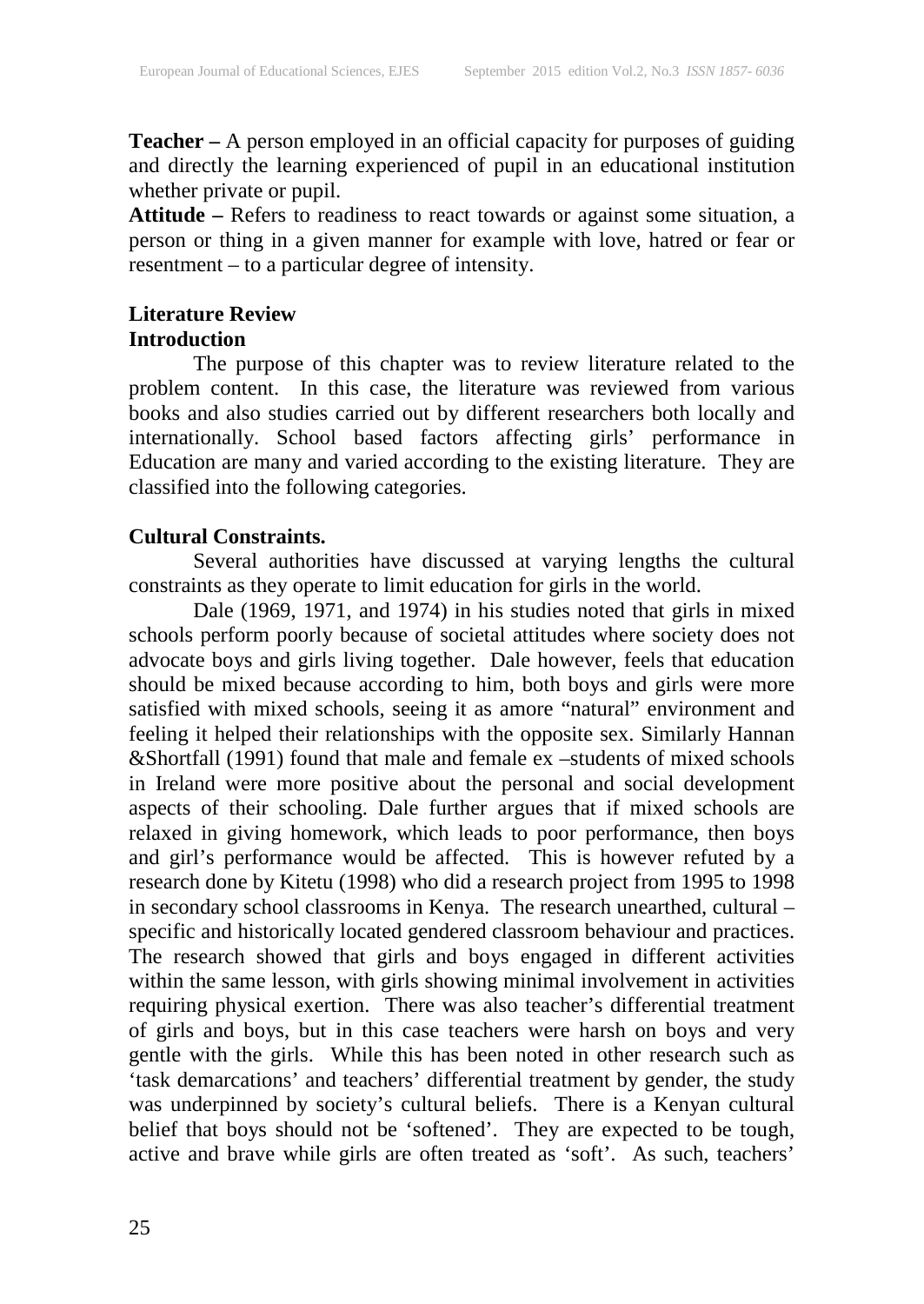treatment of boys and girls in these classrooms reaffirmed gender in accordance with cultural norms which define masculinity and feminity.

Aseka (1986) in her research, 'A review of literature on factors affecting girls' performance in mixed second schools' says "….in all textbooks …. Whenever portrayed, girls are identified with traditional values and ways of life. It portrays boys as stronger, more incentive, and active, thus developing biased attitudes among the children and leading to consequent withdrawal of girls". In a majority of classrooms observed, art featured more photos and graphics of male authors and heroes than of females. School texts, art and teaching aids that focus on men as being the leaders, thinkers and creative minds can condition girls that are lower than their potential.

This shows the disparity of treatment between boys and girls, something has to be done to create similar ideas Maleche (1972) and Eshiwani (1983) recognize the fact that for students who are not boarders, greater demands are made on girls to assist with household chores e.g. taking care of their younger siblings, fetching firewood and water. The boys are therefore likely to perform better. As Carnoy (1986) aptly says, gender is regulated and policed by rather social norm, but this does not mean they (men and women) are reduced to automate, programmed by early socialization to repeat forever the appropriate gender behaviour. They are conscious agents who may engage in acts of transgression, subversion and resistance. As active producers rather than passive producers of gendered behaviour, men and women may use their awareness of gendered meanings that attach to particular ways of speaking and acting to produce a variety of effects. In short, teachers may be able to encourage their students to resist gender notions that interfere with their learning. Special effort therefore need to be employed to cultivate girls' interest in education and provide an environment that will ensure their full participation and achievement in education. Several authorities have discussed at varying lengths the cultural constraints as they operate to limit education for girls.

# **Structural Constraints**

To understand the nature of structural constraints in the Education system that hinder advancement of women, it is important to understand the place of women in Education as was stipulated by some of the early educators as the present Education systems have borrowed greatly from them.

A historical procedure was set of boys being favoured for school attendance. The trend was supported by the emphasis on early marriage for girls in indigenous Africa Societies and the lack of attentive role models to which girls could aspire. First mission schools were therefore for boys.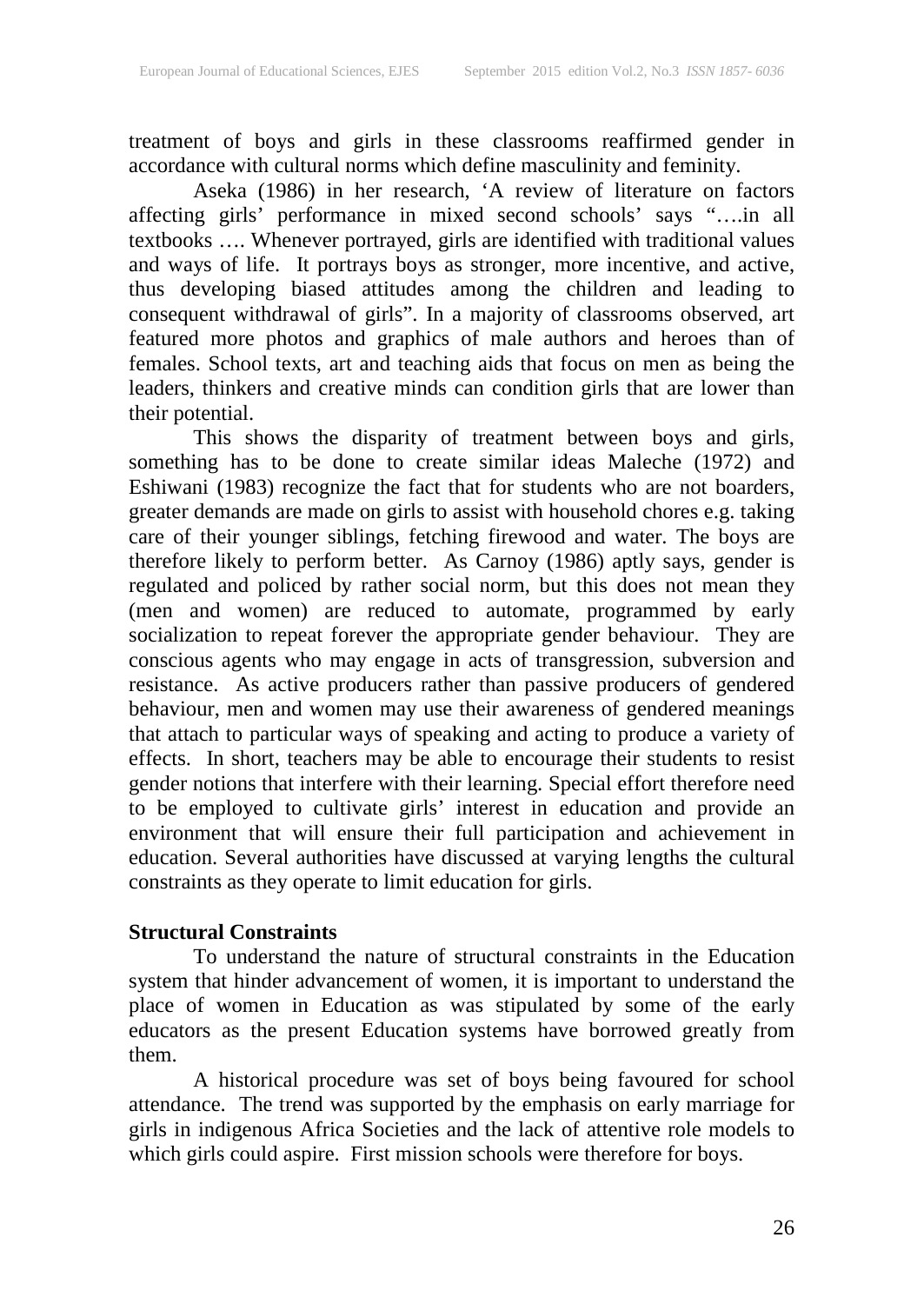These were sentiments raised by Judy Wakhungu- Executive Director of the African Centre for Technology (Acts). She is one of the few women geologists. She says that apart from lack of role models, they lack knowledge on career opportunities. "Many girls find the science classroom chilly and male dominated. With this kind of observation, we can tell then why it is important for the girls to be separated from the boys. The year 2005 has seen the standard magazine 'school and career' highlighting opposition to mixed schools. Principals, school and education boards wanted separate institutions for boys and girls at secondary level. Some reasons are to improve girls' performance. In a special Report – 'Splitting schools' (The standard September 22, 2005). It said separation is the road to liberation of the sexes It further says in most mixed schools girls rarely ever score a grade higher than a B. Many girls in mixed schools have the mentality that University education is the preserve of men and only if they are taught alone would they be confident..

Women are underrepresented in parliament where key decisions are made and account for just 8.3 % of the seats. At the local authorities, the picture is not any rosier.

In 2004, the National Commission on Gender and Development was established through an Act of Parliament to coordinate, implement and boost gender issues and to advice the Government and other organization. This has however not been achieved. If this is the case then a lot has to be done to encourage the girls to do even better, the numbers at the top is still too small to help solve matters. It is therefore clear that although women comprise 51 % of Kenya's population and more than half of the labour force, their efforts are not adequately captured in national accounts. The articles continue to say that it is in education where Gender inequality is most acute. It is not compulsory for children to get early childhood education to quality for primary school, more so for girls. Although gender disparity in enrolment is low, the national average of 35 % is poor and provincial differences glaring with arid and semi-arid areas and slums recoding the lowest. The traditional attitude, which discourages girls from mathematics and sciences, complied with limited facilities for technical subjects in girls' schools are partly to blame for the trend. The Government has appointed women to key positions but they are still relatively few. There are few business leaders or women in higher public office in most particular societies. This is often reflected in gender-biased curriculum therefore, girls may not be aware of the available opportunities or the challenges to success. It is important to note that girls are in particular need of role models and guidance on their choice of studies and careers. In girls' schools, most teachers and administrators are women. These role models may inspire young girls to become change agents and overcome social barriers. Interacting with female role models and receiving personal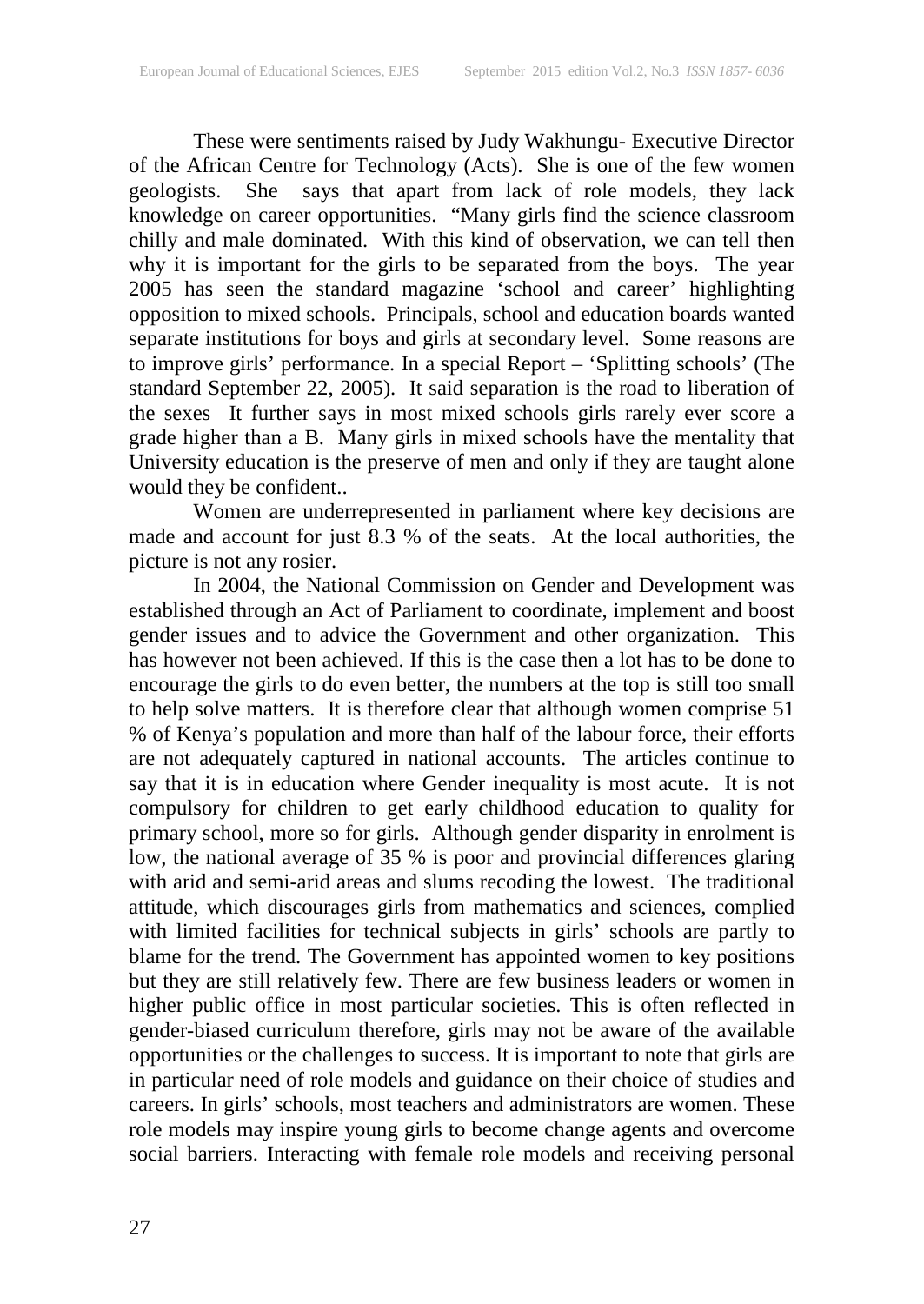encouragement and advice help girls to succeed in life (Lehorer, 2000). In Kenya, as of June 2003, the proportion of women in the Judiciary was at 36.4 % and most in the rank of chief magistrate and below. With political considerations, ethnic balancing and experiences being key determinants to appointment, women lose out even where they merit.

Another structural problem has been the changing orientation of Kenya's Education, system in the 1980's towards a greater emphasis on science, mathematics and technical subjects, combined with the failure to provide girls with access to proper training programmes, but clearly girls have fewer opportunities to benefit from as their subjects are mainly arts. Okonkwo (1983) observes that parents and teachers discourage female students from studying science subjects which they stereotype as masculine and encourage them to study arts subjects instead. He also observes that the tendency for sex-linked polarization of subjects is higher in mixed schools than in single- schools i.e. more girls tend to take sciences in single-sex secondary schools and vice-versa. Some research findings however suggest that girls do better in certain subject areas such as mathematics and science when boys are not in class (Robinson& Gillibrand, 2004). In one of the earlier studies, Jimenez &Lockheed (1989) assessed the performance of 3,265 eighth grades in single sex and mixed schools in Thailand. Girls in girl-only schools scored higher in mathematics. Boys scored higher than girls in mixed schools' mathematics classes. These difference were largely because of peer effects. This is likely to be due to the fact that the boys in class challenge them. Often, students are exposed to syllabi and textbooks that ignore women roles and contribution to society. Obura (1985) observes that in mixed schools, girls under- achieve in every examinable subject as compared to boys. She attributes the phenomenon of under – achievement to withdrawal and non-involvement on the part of the girls as they proceed up the educational scale. This she argues is as a result of the unsuitable learning environment for girls in schools.

It holds that even though boys and girls are exposed to the same curriculum, it portrays boys as stronger, more inventive, more active sex, thus developing biased attitudes among the children and leading to the consequent withdrawal of the girls. Eshiwani (1976) argues that girls under achieve in science and maths because the school through the teachers provides different treatment and experience for boys and girls in science and math's by encouraging the boys to pursue sciences and giving more help to the boys than the girls. This case maybe more serious in mixed schools because singling out the boys under such circumstances maybe more devastating to the girls. This sex role stereotyping sows seeds of differential achievement. However, research shows that in girls' only classrooms, they are engaged in learning mathematics and science most of the time, and they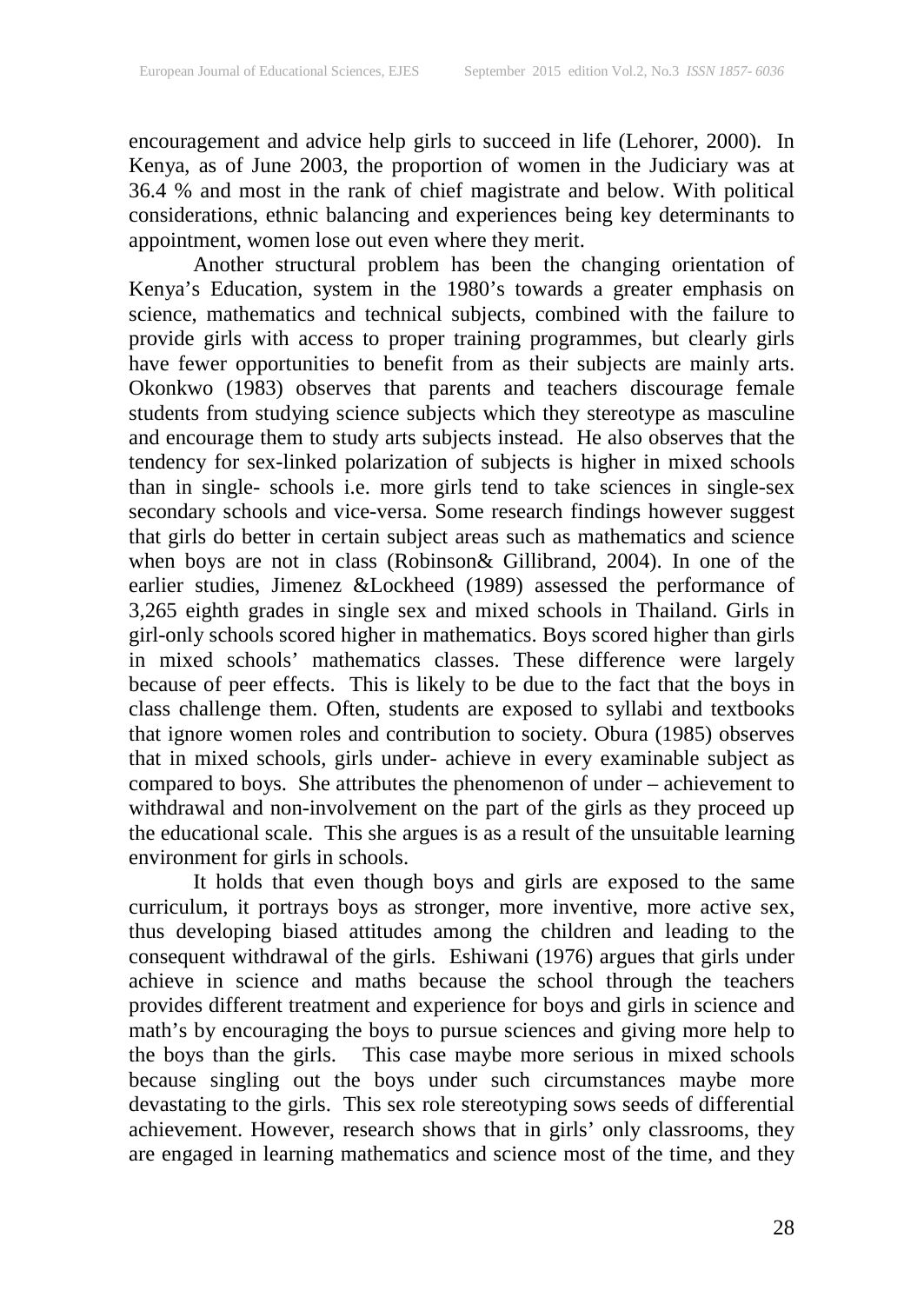show cooperative learning behaviors and identify better with their female classmates than when in mixed classrooms. Most teachers of mathematics do not believe that girls can achieve as well as boys in mathematics. The previous research by Eshiwani (1974) shows that in general, girls develop negative attitude and little aspirations towards mathematics and this tends to affect their performance. The culture in mixed schools may discriminate against female teachers and girls' students. This can be the real, although often unintended, impact of education systems that have been shaped and managed largely by men. Without a conscious effort to make the school empowering and valuing of girls, as well as boys, discrimination can hurt girls. It can impair their self-confidence and achievement as well as lower their career and education goals. This is however disputed by other studies which that there are no differences in what girls and boys can learn but there may be different ways to engage and teach girls as compared to boys (Jimenez & Lockhead , 1989).

Critics of single sex education however see things differently. They argue that girls' only schools are unnatural social settings which isolate girls from boys. In well managed mixed schools, boys and girls learn to respect and value each other idea. They learn to listen and communicate with each other. Isolating girls and boys in single-sex schools is considered a barrier to them developing the effective inter-personal skills they will need to function as grownups in their society (Lehrer, 2000).They continue to say that single sex schools can lead boys and girls not to witnessing the ideas, talents and skills of the other sex. This can reinforce the existing gender bias in society. In addition, some contend that creating schools for girls suggests girls have problems and need special attention. This may cause girls to think less positively of themselves.

When the Minister for Education Science and Technology was releasing results for KCSE 2004 (KNEC,2004) he noted that the number of girls taking Physics and vocational subjects except home science was low. In 2002, only 15, 312 girls took Physics compared to those who took Biology (87,141) and Chemistry (87, 725). The total number of girls was 91, 649. In 2003, 16,094 girls took Physics, 91,108 took Biology and 91,108 Chemistry respectively. When releasing the KCSE results for 2005 students (KNEC, 2006) the acting Education Minister Dr. Noah Wekesa said girls performance in English, Kiswahili, Home Science, Art and Design, Woodwork, German, Music and economics was rated as better than of boys. However, boys had better performance than their female colleagues in all the other subjects.

Again in 2006 KCSE (KNEC, 2006) the girls beat the boys in Kiswahili, Biology Science, Home Science and Music. The boys led the rest.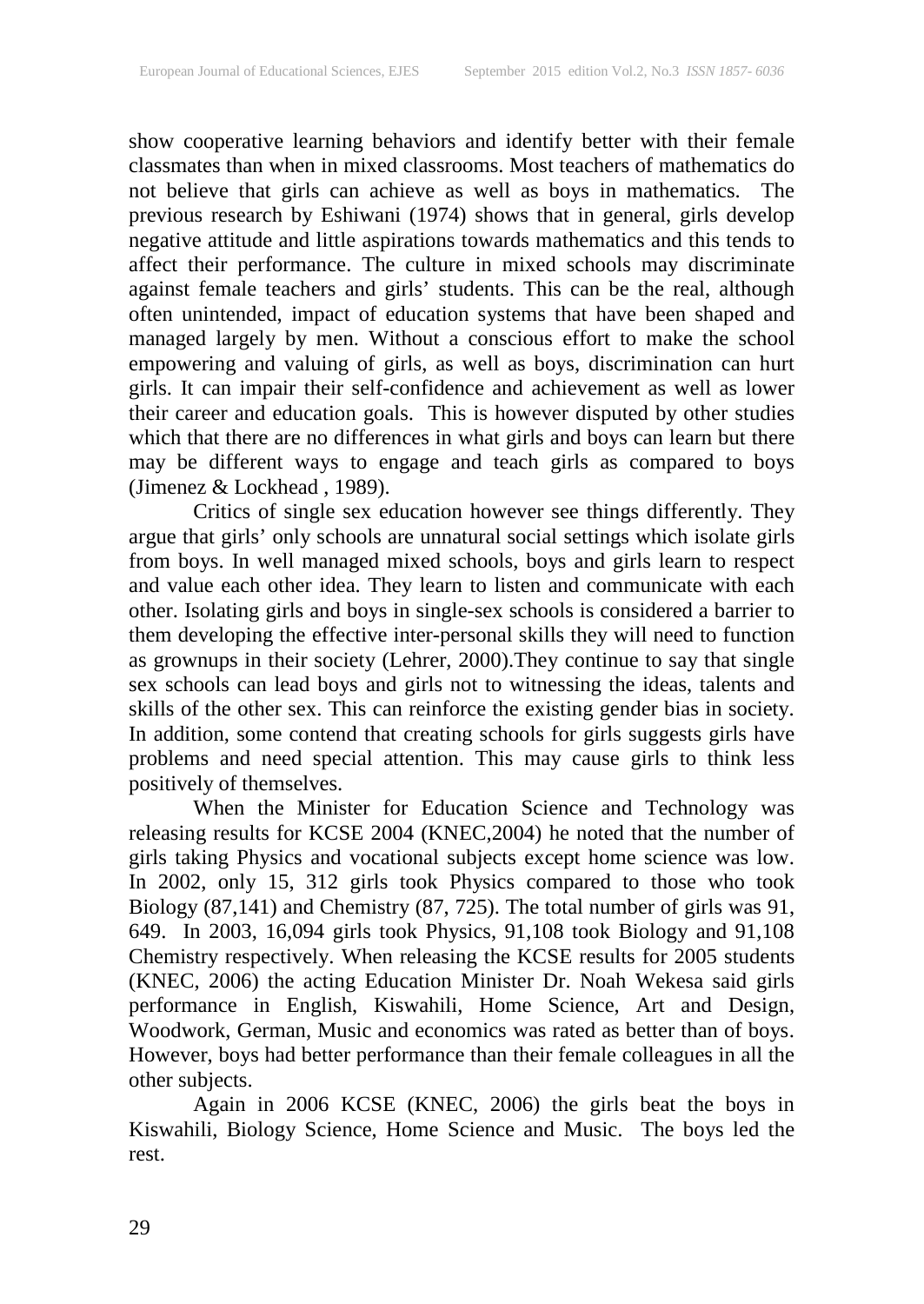Finally, girls often become victims of circumstances when they fall pregnant. Eshiwani (1985) observes that 10% of female drop – out is due to pregnancy. Education system recommends expulsion of such students and so they are forced to drop out. This is further argued by Education stakeholders (KNEC, 2005). Mrs. Mary Ndegwa, the principal of Kilgoris girls Secondary School says the setting up of Kilgoris Girls School has borne fruit "Pregnancy that was rampant when the girls were in mixed schools has gone down drastically" she says last year, a girl scored B- in KSCE at Kilgoris girls, a feat no girl had ever accomplished in the Districts mixed schools. They maintained that instead of seriously doing academic work, the girls are more concerned with love affairs and consequently perform poorly while boys are not very much affected academically. In school and career. (The Standard, September 15, 2005) several Education stake holders were interviewed on their mixed schools, while some supported the system majority were against it with reference to girls performance. Richard Ouma, the Principal of St. George's Sianda (Kisumu) mixed Secondary admits that love relationships between girls and boys in mixed schools are a destabilizing factor. Student's performance deteriorated if they spend a lot of time on the affairs.

The principal says some girls do not do assignments but instead wait for their lovers to do so and they just copy. How would such a girl perform at the end of four years? He however says that mixed schools can be considered good training ground for girls to be bold and confident.

Eshiwani (1983) in "Who goes to University in Kenya" found out that majority of girls who joined University came from single-sex schools. Ironically most of the girls who become pregnant during their studies were from single-sex schools. Professor Owino Riew – school and career (The standard 15, March 2005) agrees with this he says there is "less thirst" for the opposite sex in mixed schools. He explains that boys and Girls are used to one another unlike in single sex schools". This implies they are less socially developed in single sex schools but further proves that in Secondary schools, single sex schools are academically more superior.

In poorly managed schools, there is the risk of male teachers and boys physically or sexually abusing the girls. There are also other forms of violence, intimidation and embarrassment. It has been argued that male teachers take advantage of their students. This problem is however not a preserve of mixed schools as it also takes place in girls only school. However, in this case the male teachers see the male students as their competitors as they tend to have love affairs with the girls as they can provide the female students with money and other material benefits.

Mixed schools that lack separate toilets for girls or have long lines of latrines without privacy humiliate girls and put them at risk. Day-to-day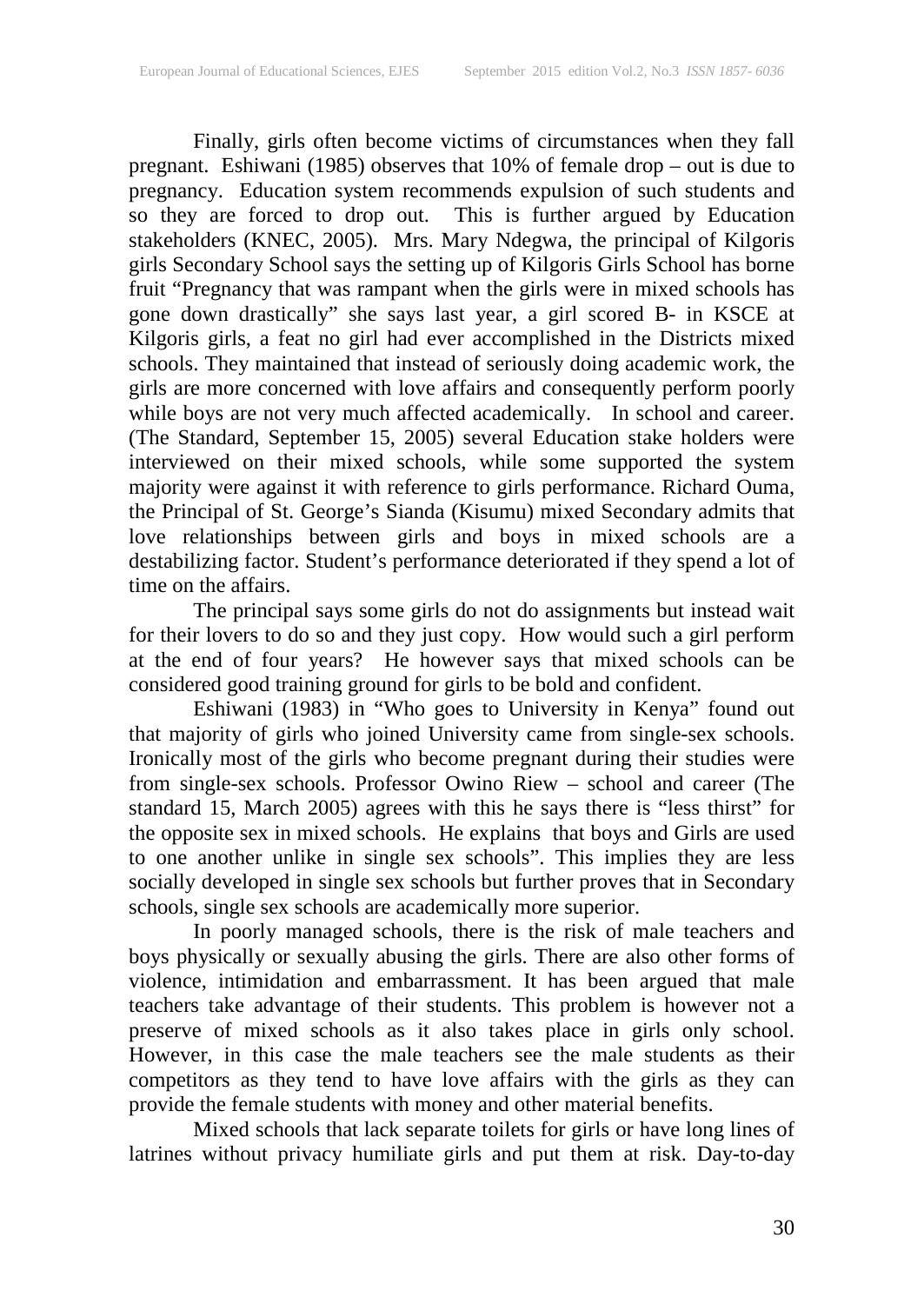harassment, verbal abuse and bullying can build up and destroy girls' ability to concentrate and their joy of coming to school. These are less in girls' schools. According to some studies, in girl-only learning environment girls are more successful female role models. The top students in all academic subjects and the leaders in sport and extra-curricular activities are girls. Building onto this, some research indicates that adolescent girls feel better themselves in many ways when they are educated in girls' schools as opposed to mixed schools (Strabiner, 2000)

School boards cite indiscipline as the reason for their rejection of mixed Schools. School and career (The Standard September 15, 2005) says that Indiscipline cases in mixed school have increased and this has created a lot of fear among the girls in mixed schools. This is because their schoolmates from whom they can seek refuge in times of danger turn out to be their assailants like the case of St. KIZITO in Meru in the early 90's. However indiscipline is not the preserve of mixed schools, single sex schools are equally affected.

#### **Summary**

The literature review has tackled cultural constraints affecting girls performance in education e.g. the belief that education can only help ruin the girls from what they are expected to be by society, positive attitude towards boys by the teachers. It further states that girls shy away from doing competitive courses.

The structural constraints can be understood from the point of some of the early educators who had boys favoured for school attendance and recommended early marriage to girls. The concept of women empowerment is yet to be institutionalized and the businesses they dominate have systematically been pushed to the periphery. There has been a general belief that girls can do as well in Maths and Sciences like the boys. The girls have believed this to be true and so look on boys as superior. The reviewed studies have however not investigated the actual social, cultural school based factors which affect girls, academic performance in mixed secondary schools. This is the problem which the current study investigated in mixed secondary schools in Nakuru Municipality.

# **Research Methodoly**

This section describes the research methodology that was used in the study. It explains the research design, target population, sampling procedure, sample size, research instruments, validation procedures, data collection and analysis procedures.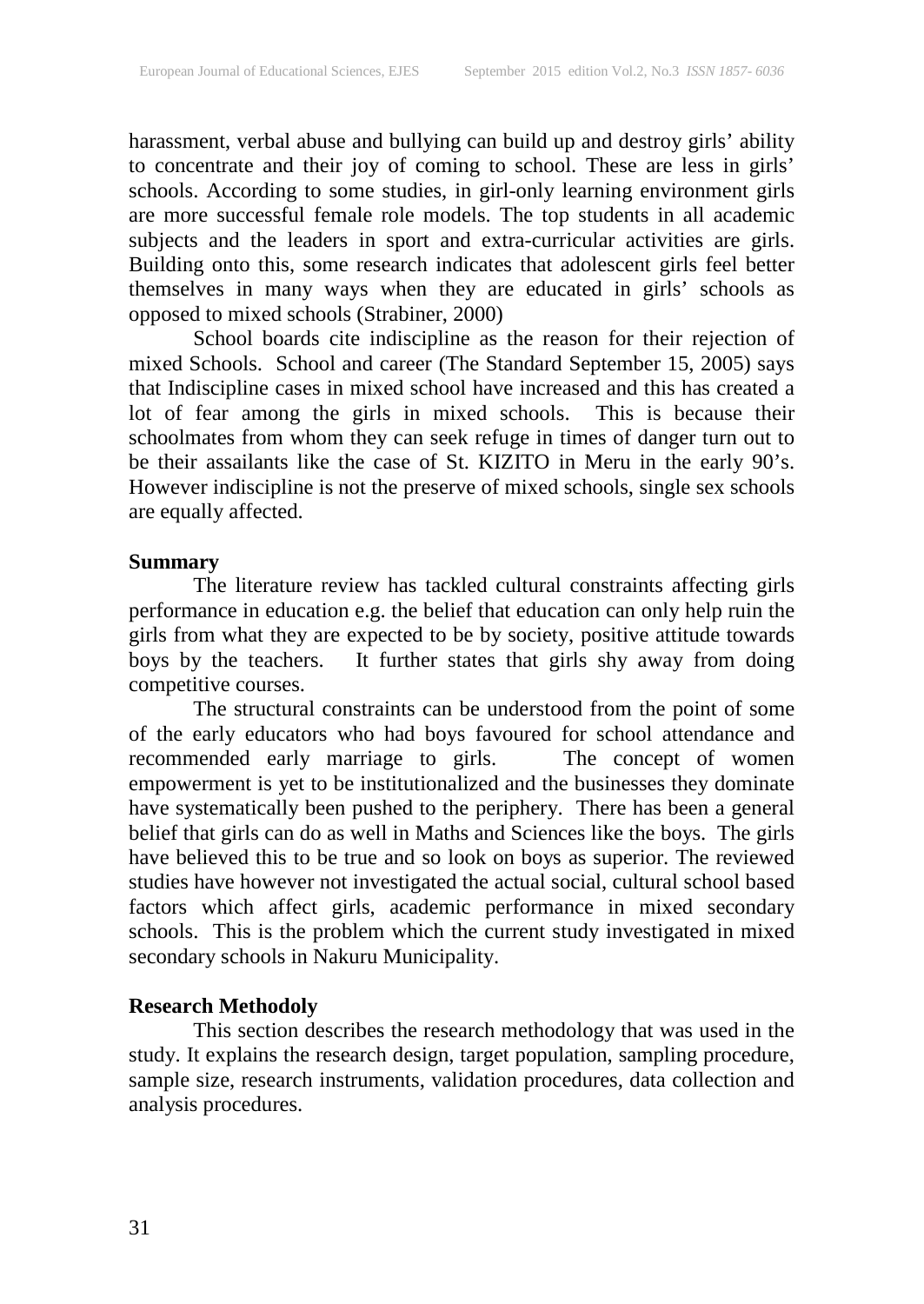# **Research design**

The study adopted a mixed method design an approach to inquiry that combines or associates both qualitative and quantitative forms (Creswell, 2007).It is more than simply collecting and analyzing both kinds of data; it also involves the use of both approaches in tandem so that the overall strength of a study is greater than either qualitative or quantitative research (Creswell & Plano Clark, 2007).

# **Target Population**

The target population for this study was 12 public mixed secondary schools within Nakuru Municipality. From the sampled schools, an equal numbers of students were selected from form four classes in each school totaling 160. Sixty (60) teachers were included in the study and six (6) head teachers.

### **Location**

The study was carried out in Nakuru Municipality, of Nakuru District because the problem of girls poor academic performance in KCSE in mixed secondary schools has been phenomenal as evidenced by the poor performance mentioned. Therefore there is a need to carry out study to determine the factors responsible and for this to establish the possible strategies that the secondary schools use to address this challenge.

# **Sample and Sampling Procedure**

A sample is a small proportion of a target population. Sampling means selecting a given number of subjects from a defined population as a representative of that population. Any statement made about the sample should also be true to the populations Prewitt (1980). According to Napa (1997) a research should select a sample large enough to improve the likelihood of obtaining results that are similar to what would be obtained using the entire population. A 50% sample is recommended for populations that run in hundreds for population that runs in thousands, 5% to 20% may be drawn. This was the convenient sample for the study.

The study sample was  $\sin(6)$  schools,  $\sin(6)$  head teachers,  $\sin(6)$ (60) subjects teachers, sixty (60) girls. The schools included in the study were selected through simple random sampling techniques, which gave the six (6), head teachers who participated in the study. This technique was used to select these schools because these institutions are of similar characteristics i.e. mixed schools. Purposive sampling technique was used to select the ten (10) subject teachers in every school. The ten (10) subject teachers were those examined in KCSE: Maths, English, Kiswahili, Biology, Chemistry, Physics, History, Geography, Business Studies and Agriculture. The ten (10)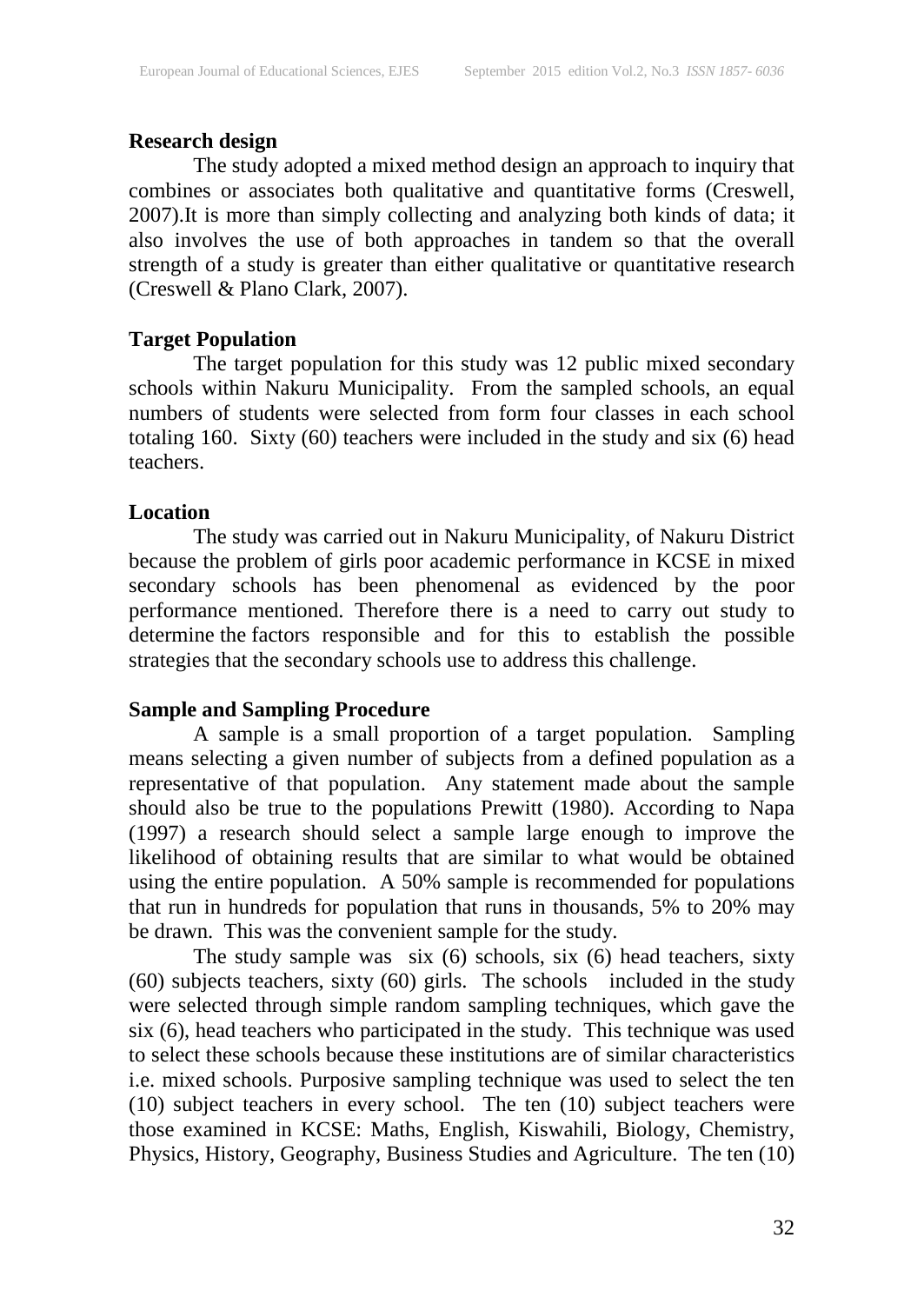girls from every school that were included in the study were selected by using simple random sampling technique because the performance of such students similar i.e. poor performance with a mean grade of C- in almost all the school in the sample.

The total number of respondents included in the study were as shown in table 1.2 below.

| Table 1.1: Total number of respondents |                |  |  |
|----------------------------------------|----------------|--|--|
| <b>RESPONDENTS</b>                     | <b>NUMBERS</b> |  |  |
| <b>Schools</b>                         |                |  |  |
| Head teachers                          |                |  |  |
| Subject teachers                       | 60             |  |  |
| Form four students                     |                |  |  |
| Female Students (girls)                | 60             |  |  |
|                                        |                |  |  |

Table 1.1: Total number of respondents

#### **Research Instruments**

Two types of instruments were used for the study; questionnaires and interview guide.

#### **Questionnaires**

Enables you to collect more information from a big number of people. Most commonly used method when respondents can be reached and are willing to co-operate. Questionnaires were preferred for this study because according to Gay (1981) descriptive date are typically collected through questionnaires to be administered.

# **a)Students Questionnaires**

Sixty (60) students were issued with questionnaires to answer. The students were form fours so it was appropriate for them to answer the questionnaires.

# **b) Teachers Questionnaires**

Questionnaires were administered to form four subject teachers. They are conversant with what goes on in class and outside classrooms,

Achola and P. (1987) have outlined the suitability of using questionnaires in a study

a) Large coverage of population can be realized with little time, personnel or cost.

b) Anonymity of the respondents filling the questionnaires may help them to be honest in their answers.

c) Avoid bias due to characteristics of interviews

d) Allows respondents time on answering questions to avoid hasty responses.

# **NB The questionnaire were to be designed to obtain such information as; school based related to the objective of the study.**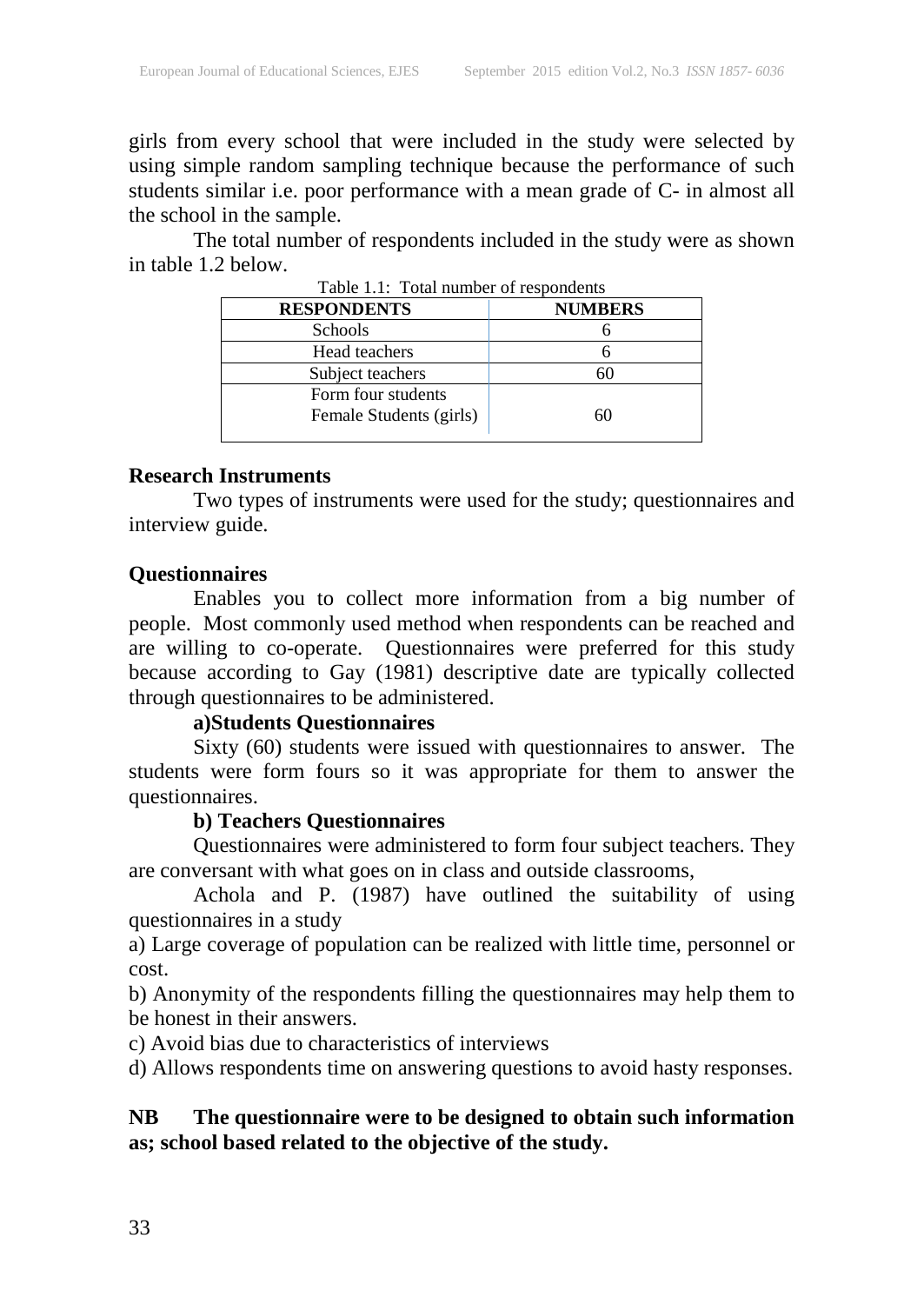#### **Interview**

Kathuri (1993) defines an interview schedule as an outline of questions that form a basis for and guide the interviewing process. The schedule provides a structure that aids in obtaining the necessary information efficiently and in a business-like atmosphere. Enables you to gather in-depth information, to counter check/confirm the information obtained through questionnaire.

### **Head teachers' Interview schedule**

The interview guides were used to respond to verbal responses from the head teachers of the six selected schools regarding poor performance of girls. The researcher went for this because the head teachers also teach the students. They are the ones who collect fees so they know the financial problems as they interact with parents personally. They are also directly involved with disciplinary cases involving the students.

# **Piloting**

Once the questionnaire has been constructed, it should be tried out in the field. The questionnaires were pre-tested to a selected sample of four schools outside the selected samples in Nakuru Municipality. Piloting ensures that research instruments are stated clearly and have the same meaning to all respondents (Mugenda and Mugenda 1999; 186).

#### **Validity of the Instruments**

Validity of the instrument to be used for data collection was determined through content validity procedure by seeking expert judgment and discussion with the supervisors and other professionals.

# **Reliability of the instrument**

Reliability of the instrument concerns the degree to which a particular measuring procedure instrument gives similar results over a number of repeated trials. A test – retest or coefficient of stability method was used to estimate the degree to which the same results could be obtained with a repeated measure of accuracy of the same concept in order to determine the reliability of the instrument. It was assumed that responses to the two tests would be very similar because the latter reflects the same thing (content) for respondents.

Score obtained by each respondent on the first and second test was quite close. If they were not then the instruments would have been of low reliability. In order to test reliability of the instrument in the study, following steps were stipulated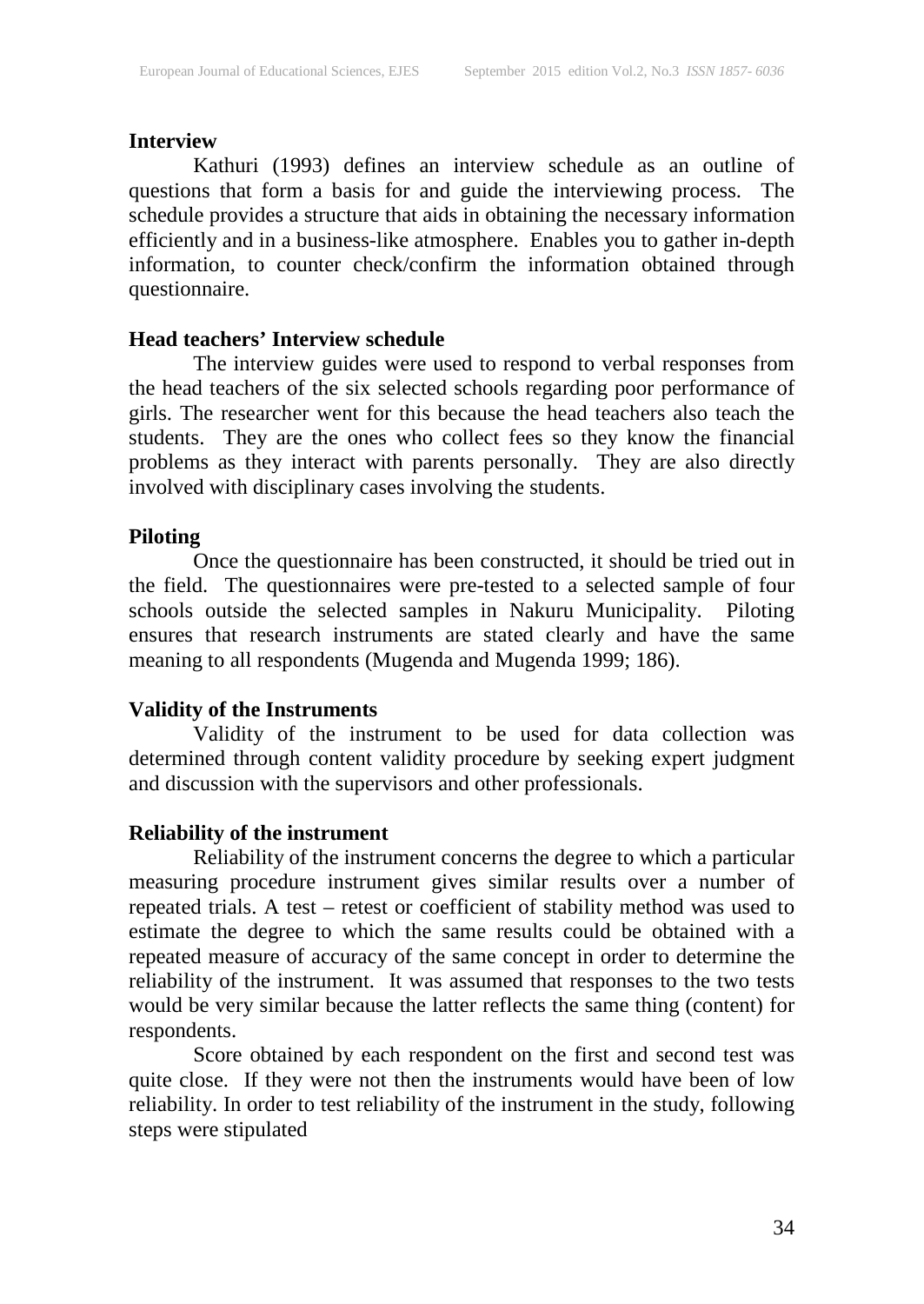a) The developed questionnaire was given to a few identical subjects for the study in two mixed schools in Naivasha Municipality.

b) The answered questionnaire was scored manually.

c) The same questionnaires were administered to the same group of subjects after a period of two weeks.

d) The questionnaire responses were score manually

e) A comparison between answers obtained in b and d above were made.

A Pearson's product moment formula for the test – retest was employed to compute the correlation coefficient in order to establish the extent to which the contents of the questionnaire are consistent in eliciting the same responses every time the instrument is administered.

# **Data Collection Techniques**

The researcher obtained a research permit from the Ministry of Education headquarters at Jogoo House (Nairobi) to seek for permission to visit schools as they fall under it. From the Ministry, the researcher got permission from the District Education Officer, Nakuru District to visit Schools. The researcher then visited six secondary schools in Nakuru Municipality informing them about this study and organizing with school heads to meet the teachers and students. Lastly, there is the actual visit to schools teachers and students in samples schools and interview session with him. The researcher gave them instructions on how to answer the questions.

# **Data Analysis**

The data collected was subjected to mixed method analysis approach. The sample size was 132 which can allow the generalization of the study. The researcher used wave analysis to determine response bias that is, the researcher examined returns on select items week by week to determine if average responses change (Creswell 2007). Those who returned surveys in the final weeks of the period were considered nearly all non-respondents. Descriptive statistics like mean, mode, frequencies, percentages and charts were used. Data was collected by means of questionnaires and interview schedules.

# **Data Presentation And Analysis**

The principal guiding factor in that data analysis presented in this chapter was the study objectives highlighted as follows.

**a)** To determine if there is a relationship between girls' poor performance and school based factors.

**b)** To determine the possible strategies that can counter the factors, which affect girls' academic performance.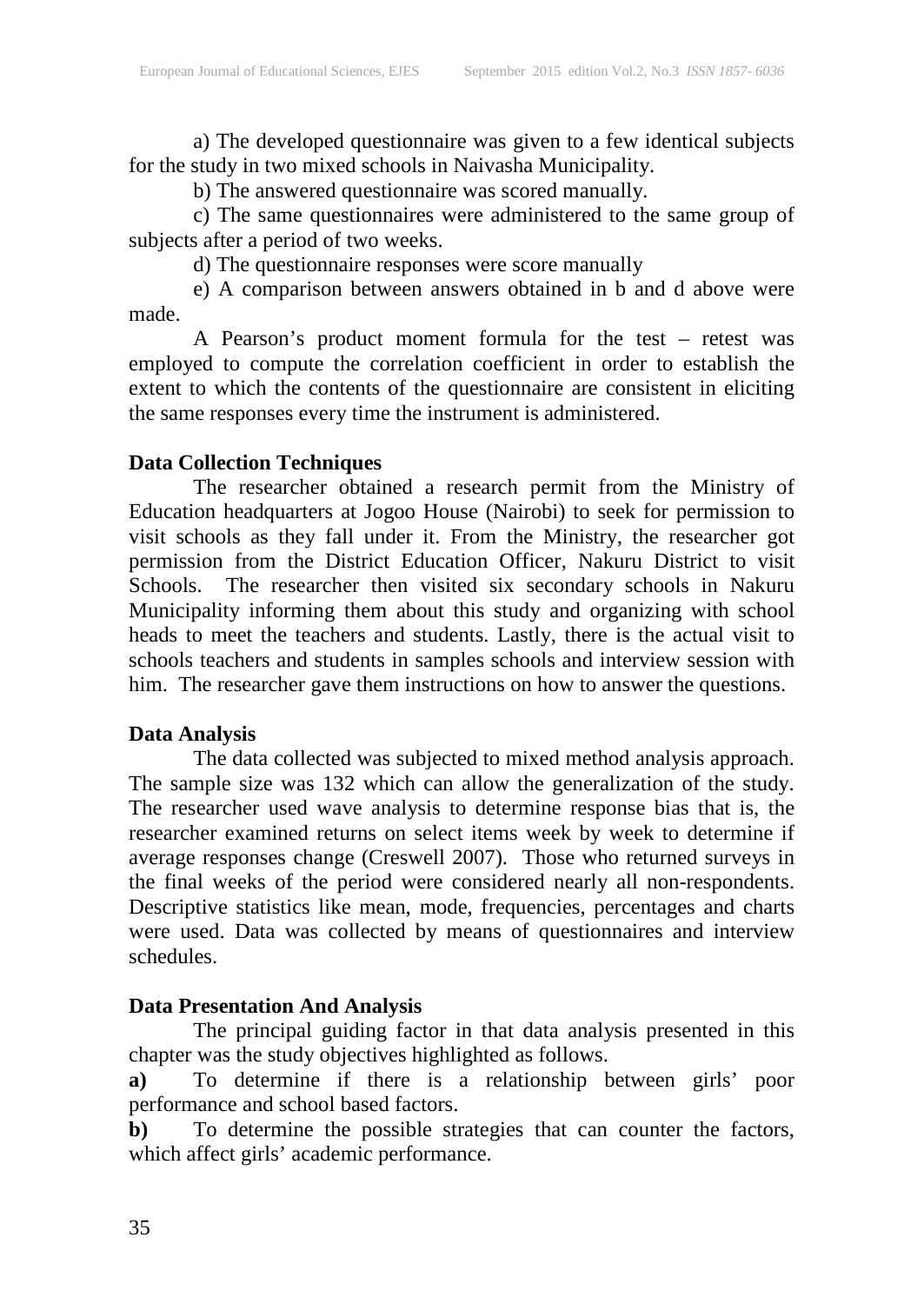The collected data was analyzed using descriptive statistics. Frequency distribution tables and percentages were used to help in cross tabulation of data. According to Orodho (2004), tables and more so dummy tables describe statistical results more clearly and economically than words.

# **Demographic Data of Study participants**

There were five head teachers out of the six intended who participated in the study. Table 4.1 presents the age, gender, academic and professional qualifications of the head teachers who participated in the study.

| Table 4:1 Head teacher's frequency |                                |                     |  |  |
|------------------------------------|--------------------------------|---------------------|--|--|
| <b>AGE BRACKET</b>                 | FREQUENCY                      | <b>PERCENTAGE %</b> |  |  |
| 31-40 YRS                          | 3.0                            | 60.0                |  |  |
| 41-50 YRS                          | 1.0                            | 20.0                |  |  |
| 50 YRS AND ABOVE                   | 1.0                            | 20.0                |  |  |
| <b>TOTAL</b>                       | 5.0                            | 100.0               |  |  |
|                                    | <b>ACADEMIC QUALIFICATIONS</b> |                     |  |  |
| Dip                                | 1.0                            | 20.0                |  |  |
| <b>BA/BSc With PGDE</b>            | 1.0                            | 20.0                |  |  |
| <b>B.ED</b>                        | 3.0                            | 60.0                |  |  |
| <b>TOTAL</b>                       | 5.0                            | 100.0               |  |  |
|                                    | <b>EXPERIENCE</b>              |                     |  |  |
| 6-10 YRS                           | 1.0                            | 20.0                |  |  |
| 11-15 YRS                          | 1.0                            | 20.0                |  |  |
| 16 YRS and above                   | 3.0                            | 60.0                |  |  |
| <b>TOTAL</b>                       | 5.0                            | 100.0               |  |  |
|                                    | <b>SCHOOL</b>                  |                     |  |  |
| <b>DAY SCHOOL</b>                  | 4.0                            | 80.0                |  |  |
| <b>FULL BOARDING</b>               | 1.0                            | 20.0                |  |  |
| <b>TOTAL</b>                       | 5.0                            | 100.0               |  |  |
| <b>STREAMS</b>                     |                                |                     |  |  |
| <b>SINGLE STREAMED</b>             | 1.0                            | 20.0                |  |  |
| <b>DOUBLE</b>                      | 1.0                            | 20.0                |  |  |
| <b>TRIPLE</b>                      | 3.0                            | 60.0                |  |  |
| <b>TOTAL</b>                       | 5.0                            | 100.0               |  |  |

Source: Head teacher's questionnaire

Their age and academic qualifications are as given in the table. The table shows most of the head teachers, 60% of them are B.ED holders the best requirement for secondary education. The years of experience are quite high-16years and above. This makes them better in handling the girls in school having dealt with them for long. Majority of them, 60% are in triple streamed classes a sign that majority deal with big numbers which is likely to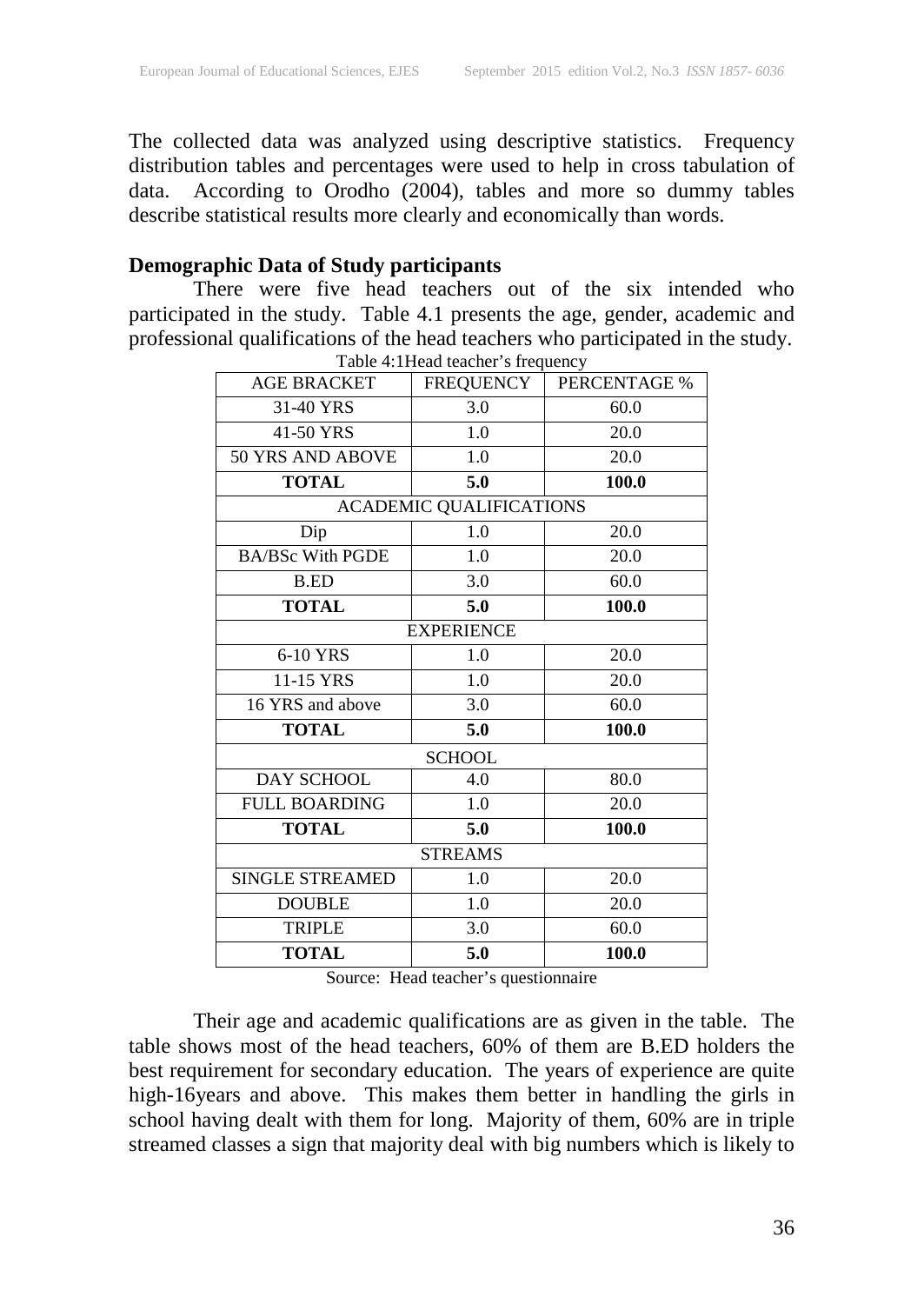lead to neglect of other students, especially girls who may need special attention.

The study also involved subject teachers. 55 teachers out of the initial sixty from the six schools were involved in the study. Their demographic data involved age, academic qualifications and experience. This is given in table 4.2.<br>Table 4.2

| $1$ avit $4.2$<br>Teachers Program y |              |  |  |  |
|--------------------------------------|--------------|--|--|--|
| FREQUENCY                            | PERCENTAGE % |  |  |  |
| 4.0                                  | 7.3          |  |  |  |
| 36.0                                 | 65.5         |  |  |  |
| 15.0                                 | 27.2         |  |  |  |
| 55.0                                 | 100.0        |  |  |  |
| <b>QUALIFICATIONS</b>                |              |  |  |  |
| 13.0                                 | 23.6         |  |  |  |
| 15.0                                 | 27.0         |  |  |  |
| 22.0                                 | 40.0         |  |  |  |
| 4.0                                  | 7.3          |  |  |  |
| 1.0                                  | 1.8          |  |  |  |
| 55.0                                 | 100.0        |  |  |  |
| <b>EXPERIENCE</b>                    |              |  |  |  |
| 2.0                                  | 3.6          |  |  |  |
| 2.0                                  | 3.6          |  |  |  |
| 6.0                                  | 10.9         |  |  |  |
| 27.0                                 | 49.2         |  |  |  |
| 18.0                                 | 32.7         |  |  |  |
| 55.0                                 | 100.0        |  |  |  |
| <b>STREAM</b>                        |              |  |  |  |
| 40.0                                 | 72.7         |  |  |  |
| 11.0                                 | 20.0         |  |  |  |
| 4.0                                  | 7.3          |  |  |  |
| 55.0                                 | 100.0        |  |  |  |
|                                      |              |  |  |  |

Teachers Frequency

Source: Teachers Questionnaire

Most of the teachers fell in the age bracket of 31-40 years i.e. 65.5 %. 23.6 % of them were diploma holders, 27.2 % have BA /BSc with PGD while 40 % were B.Ed holders. The remaining 1.8 % had Masters Degree. With majority having B.Ed, this was a good sign as that is what is needed for a secondary education.

Majority of the teachers – 49.1 % have an experience of between 11- 15yrs and another 3.6 below 1 years' experience only 32.7 % have an experience of 16 years and above. Most of the teachers therefore have enough experience a good sign that they can help deal with student's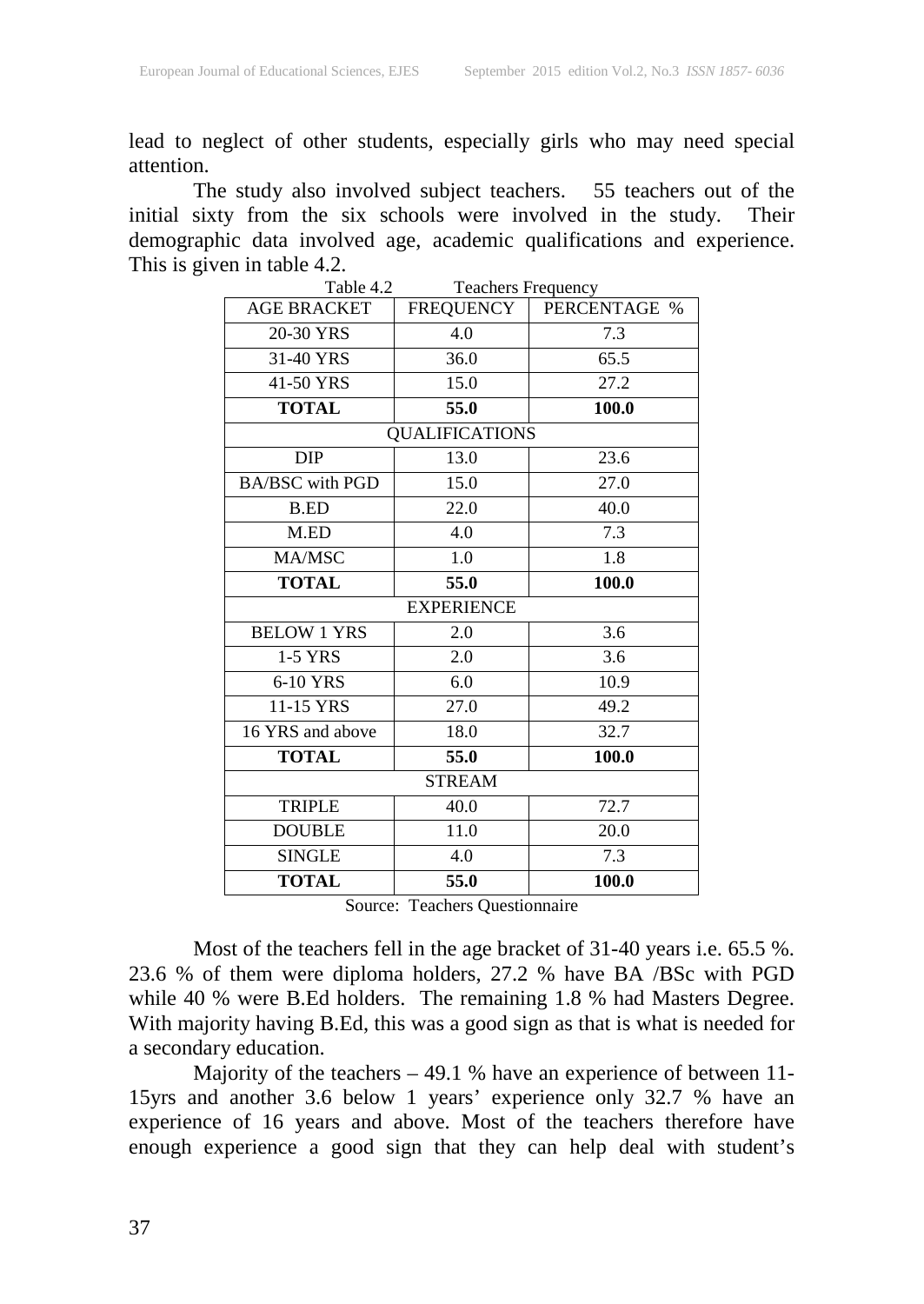problems. 72.7 % of the teachers are in Triple streamed schools, 20 % in double stream while 7.3 in single streams. This is an indicator that the teachers have their hands full. The study also involved 60 girls all from four classes.

### **Relationship between poor performance and school based factors**

The first objective of the study was to find out the relationship between poor performance and the school based factors. Table 4:3:1 shows respondents (teachers) view on the school based factors.

| <b>School Based Factors</b>                              |    |     |                | No. Min. Max. Mean | Std.  |
|----------------------------------------------------------|----|-----|----------------|--------------------|-------|
|                                                          |    | Yes | No             |                    | Dev.  |
| SB- Instructional method used same                       | 55 | 1   | 2              | 1                  | 0.136 |
| SB- Who are more indiscipline                            | 55 | 1   | 2              | 1                  | 0.136 |
| SB-All teachers qualified                                | 55 | 1   | 2              | 1                  | 0.189 |
| SB-Boy/girl relationship                                 | 55 | 1   | $\overline{c}$ | 1                  | 0.290 |
| SB- Boys have positive attitude towards girls            | 55 | 1   | 2              | 1                  | 0.317 |
| SB- Equal adequate guidance and counseling               | 55 | 1   | 2              | 1                  | 0.336 |
| SB- Who perform better in class                          | 55 | 1   | 2              | 1                  | 0.339 |
| SB- Do you have discipline cases                         | 55 | 1   | $\overline{c}$ | 1                  | 0.417 |
| SB- Enough learning facilities                           | 55 | 1   | 2              | 1                  | 0.440 |
| SB- Does mix nature of school bring discipline cases     | 55 | 1   | 2              | 1                  | 0.458 |
| SB- Female teachers have special relationship with girls | 55 | 1   | 2              | 1                  | 0.503 |
| SB-Learning facility lacking                             | 55 | 1   | 2              | 2                  | 0.743 |
| SB-Teaching in single sex                                | 55 | 1   | 2              | 2                  | 0.498 |
| SB- Who are selected with high marks                     | 55 | 1   | 2              | 2                  | 0.938 |
| SB-KCPE pass mark same                                   | 55 | 1   | 2              | 2                  | 0.461 |
| SB- Mixed schools bring about socialization              | 55 | 1   | 2              | 2                  | 0.622 |
| SB- Who are more affected by relationship academically   | 55 | 1   | 2              | 2                  | 0.404 |
| SB- Boys academically capable                            | 55 | 1   | 2              | 2                  | 1.062 |
| SB-Preferred school                                      | 55 | 1   | 2              | 2                  | 0.896 |

Table Teachers on the school based factors

#### Key: SB – School based

The first column were the school based factors considered in this study, the second column was the sample size of the respondents in the objectives (teachers), the third column represented the minimum of the response which was coded to represent yes, the forth column represented the maximum of the response which was coded to represent No. The fifth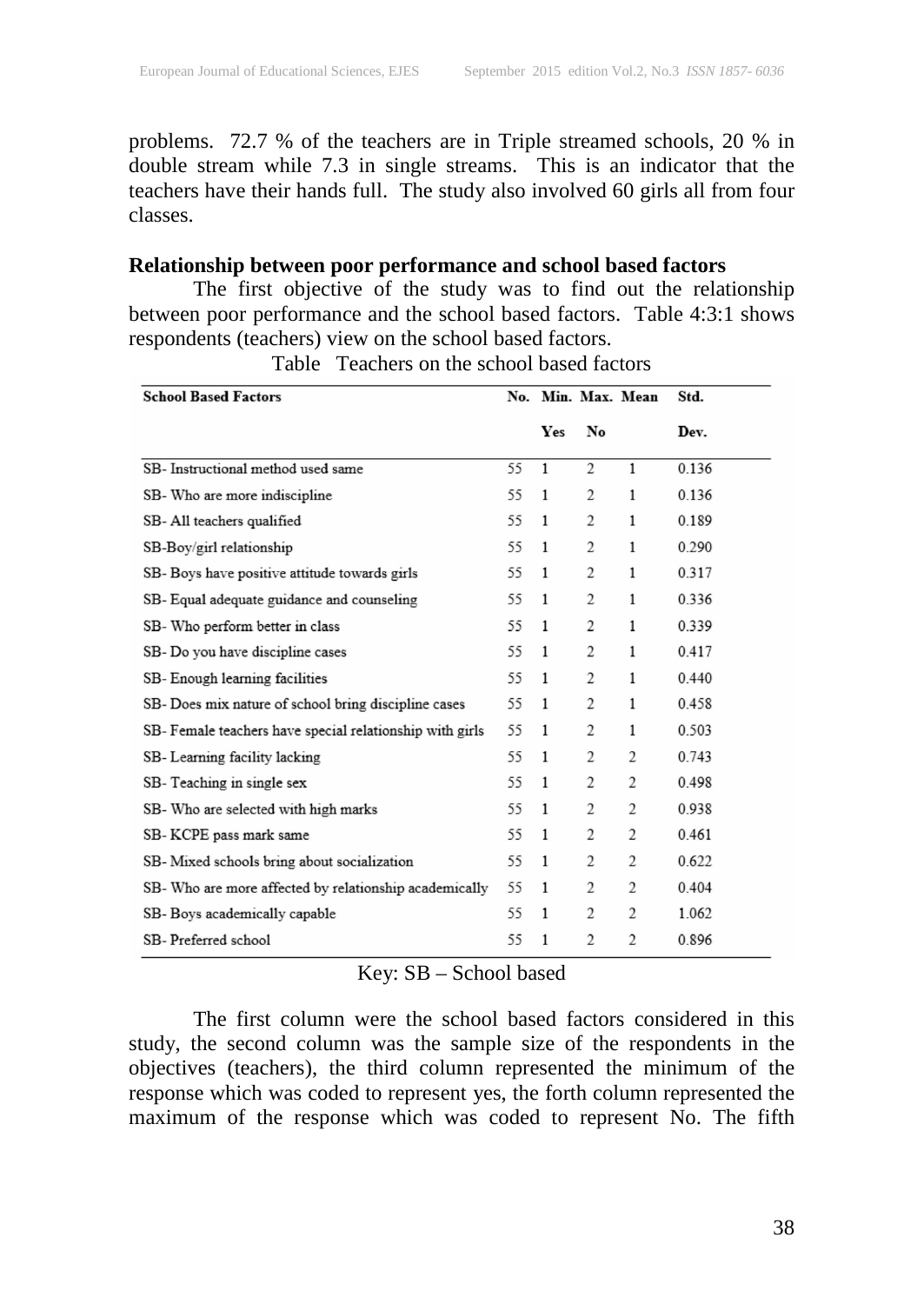column represented the mean between the minimum (yes) and the maximum (No) whereas the last column was the standard deviation.

Out of the teachers interviewed 30% disagree that boys are more capable academically, 16.4 % strongly agree, 23.6 % agree while 29.1 strongly disagree. It therefore comes out clearly that it's not boys who are academically bright but it is girl's circumstances that make them not do well.

In class 87.3 % say boys perform better than girls while only 12.7% support the statement. Instructional methods used in class are the same 98.2 % agree while 1.8% says no. Students are given same teaching methods in mixed schools so one can't say; they don't do well due to different teaching methods.

Only 29.1 % agree that admission for boys and girls is the same as 70.9 say boys go with higher marks. If this is so then there can be no fair competition thus could be done to Ministry of Education lowering cut off for girls.

Boy girl relationship seems to be a factor affecting the girls' performance as 90.0% concur with the fact and only 9.1% disagree. To make matters worse 81.8% say these relationships affect girls more while only 18.2 % boys get affected. Girls are more vulnerable and tend to get wholly involved unlike boys who will still do their schoolwork.

The mixed nature of the school brings discipline cases 70.9 % say so as opposed to 29.1 % yet the boys are more in disciplined with 98.2 % confirming this only 1.8 % say girls are in disciplined therefore cannot be said to attribute to poor performance of girls as they are not in disciplined.

Out of the teachers questionnaires 87.3 % of them say the students are given equal guidance and counseling opportunity while 12.7 say No, so we cannot say girls are denied counseling.

Most schools according to 74.5 % of the teachers have enough learning facilities only 25.5 % say they are not enough. We can therefore not say that in mixed schools lack of learning facilities make girls not perform well. Neither can they claim that the teachers are not well trained – 96.4 % say teachers are well trained only 3.6 % deny this.

It is worth noting that 54.5 % say female teachers have special relationship with the girls as opposed 45.5 %. This should be a motivating factor to the girls as they get confidence and see them as role models.

According to the teachers several school-based factors do affect girls KCSE performance. The head teachers on the other hand responded to the following questions.

a) Have you been a head teacher in a single sex- school?

b) Do you prefer heading boy, girls or mixed schools?

c) Which combinations of schools do you prefer?

d)Are the minimum KCPE intakes for boys and girls the same?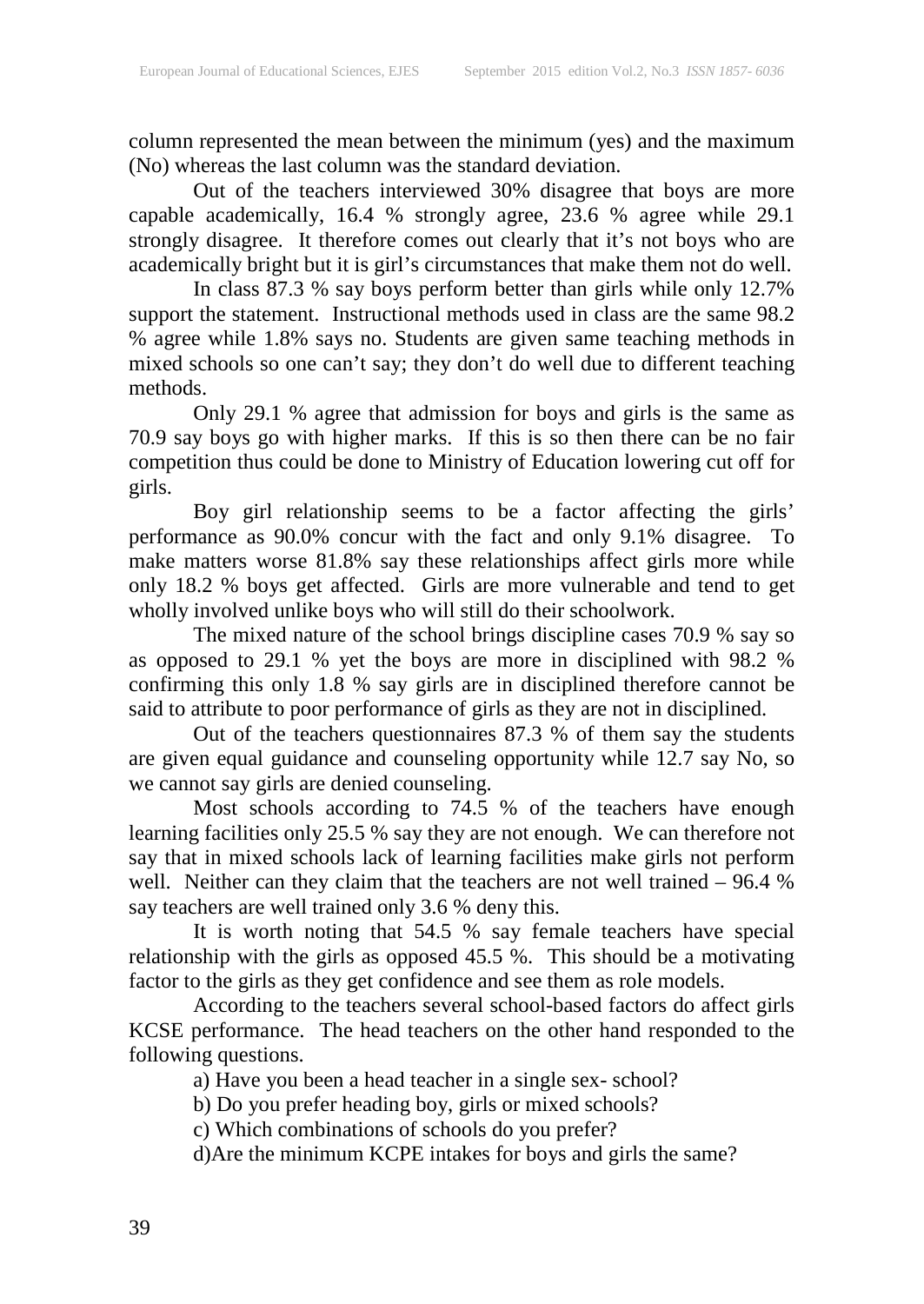e) Does this intake have any direct results on performance?

f) Are there boy/girl relationships in your school?

g) Do you have discipline cases in the school?

h)Have you had cases of male teachers getting involved with female students?

To respond to the above questions, the researcher arrived at the following responses;  $T<sub>1</sub>$ 

| 1 able 4:3.2                             |                  |                                     |  |  |
|------------------------------------------|------------------|-------------------------------------|--|--|
| BEEN A HEAD TEACHER IN SINGLE SEX SCHOOL |                  |                                     |  |  |
| <b>RESPONSE</b>                          | FREQUENCY        | PERCENTAGE %                        |  |  |
| <b>YES</b>                               | 3                | 60                                  |  |  |
| NO.                                      | 2                | 40                                  |  |  |
| <b>TOTAL</b>                             | 5                | 100                                 |  |  |
|                                          |                  | EXPERIENCE BETTER THAN MIXED SCHOOL |  |  |
| <b>RESPONSE</b>                          | <b>FREQUENCY</b> | <b>PERCENTAGE %</b>                 |  |  |
| <b>YES</b>                               | 2                | 40                                  |  |  |
| NO.                                      | 3                | 60                                  |  |  |
| TOTAL                                    | 5                | 100                                 |  |  |
| PREFERENCE OF TYPE OF SCHOOL             |                  |                                     |  |  |
| <b>SCHOOL</b>                            | <b>FREQUENCY</b> | <b>PERCENTAGE %</b>                 |  |  |
| <b>BOYS</b>                              | 1.0              | 20.0                                |  |  |
| <b>GIRLS</b>                             | 1.0              | 20.0                                |  |  |
| <b>MIXED</b>                             | 3.0              | 60.0                                |  |  |
| <b>TOTAL</b>                             | 5.0              | 100.0                               |  |  |

Source: Head teachers questionnaires

Out of the Head teachers interviewed, 60% of them have headed single sex school as opposed to 40% who have no experience in single sex schools. Again 60% of them agree that experience in mixed schools is better than in single sex schools. An indicator that mixed schools are better and just a lot more should be done. Majority of the head teachers- 60%prefer heading mixed schools. On preference to head different categories of schools table 4:3:3.

| <b>SCHOOL</b>       | <b>FREQUENCY</b> | PERCENTAGE % |
|---------------------|------------------|--------------|
| <b>MIXED SCHOOL</b> |                  |              |
| <b>NONE</b>         |                  |              |
| <b>TOTAL</b>        |                  | 100          |

Source: Head teachers' questionnaires

KCPE intake for boys and girls same. NO – 100% Boys taken with high marks 100%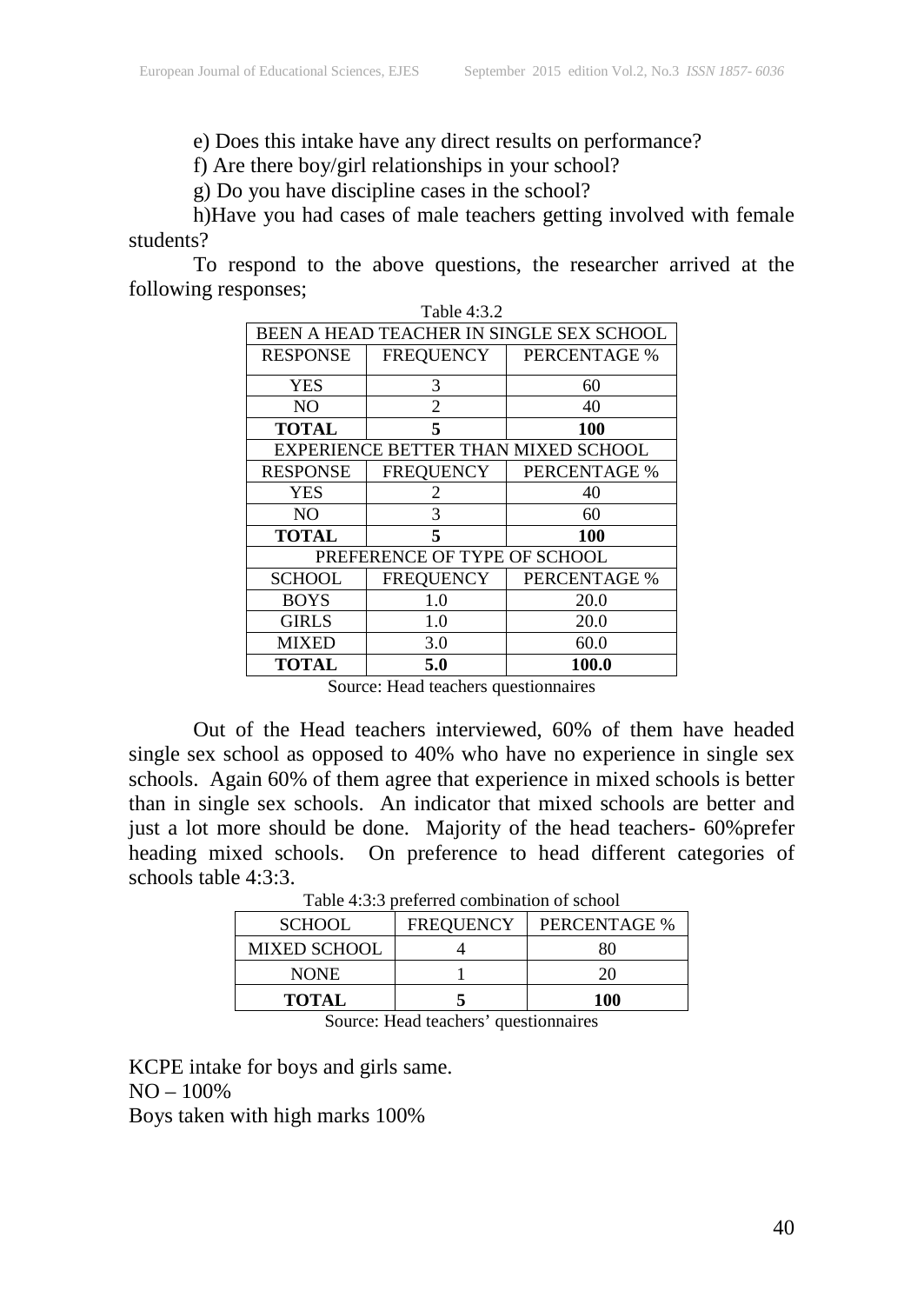Most head teachers 80%prefer heading mixed schools while only 20%prefer the single sex school an indicator that mixed schools are popular. The challenge on the KCPE intake for boys and girls was responded to as follows.

100%of teachers interviewed agree that KCPE intake for boys and girls is not the same and concur that boys are taken with higher marks and the reason for this is indicated in TABLE 4:3:4. This is a sign that boys who are picked to go to high school have high marks than girls.

| <b>RESPONSE</b>                  | <b>FREQUENCY</b> | PERCENTAGE % |
|----------------------------------|------------------|--------------|
| <b>BOYS DO BETTER THAN GIRLS</b> |                  | 20.0         |
| MORE BOYS ENTRANCE AT KCPE LEVEL | 2.0              |              |
| <b>GIRL CHILD MAINSTREAMING</b>  | 2.0              |              |
| <b>TOTAL</b>                     | 5.0              | 100.0        |

| Table 4:3:4 |  |  |  |  | Reason for boys being taken with high marks |  |
|-------------|--|--|--|--|---------------------------------------------|--|
|-------------|--|--|--|--|---------------------------------------------|--|

Source: Head teachers' questionnaires

On whether the intake has any direct results on performance, table 4:3:5 shows this. 60% of the head teachers agree that intake has direct result on performance as opposed to 40% who cannot relate them. Indeed those taken with high marks tend to do better.

Again 80% of the head teachers agree that boys tend to do better while only 20% don't agree and on reasons 60% says that the influence is the major cause of this kind performance and 40% say environment.

| <b>INTAKE HAS DIRECT RESULTS ON PERFORMANCE.</b> |                  |              |  |  |
|--------------------------------------------------|------------------|--------------|--|--|
| <b>RESPONSE</b>                                  | <b>FREQUENCY</b> | PERCENTAGE % |  |  |
| <b>YES</b>                                       | 3                | 60           |  |  |
| NO                                               | 2                | 40           |  |  |
| <b>TOTAL</b>                                     |                  | 100          |  |  |
| WHO PERFORMS BETTER                              |                  |              |  |  |
| <b>BOYS</b>                                      | 4                | 80           |  |  |
| <b>GIRLS</b>                                     |                  | 20           |  |  |
| <b>TOTAL</b>                                     | 5                | 100          |  |  |
| <b>REASONS FOR BETTER PERFORMANCE</b>            |                  |              |  |  |
| <b>ENVIRONMENT</b>                               | $\mathfrak{D}$   | 40           |  |  |
| <b>INFLUENCE</b>                                 | 3                | 60           |  |  |
| <b>TOTAL</b>                                     |                  | 100          |  |  |

Source: Head teachers questionnaires

The challenge on boy\girl relationship table 4:3:6 they agree that this is very rampant and 80% agree while 20%disagree. Again it affects girls' academic performance as opposed to boys. On discipline cases, they do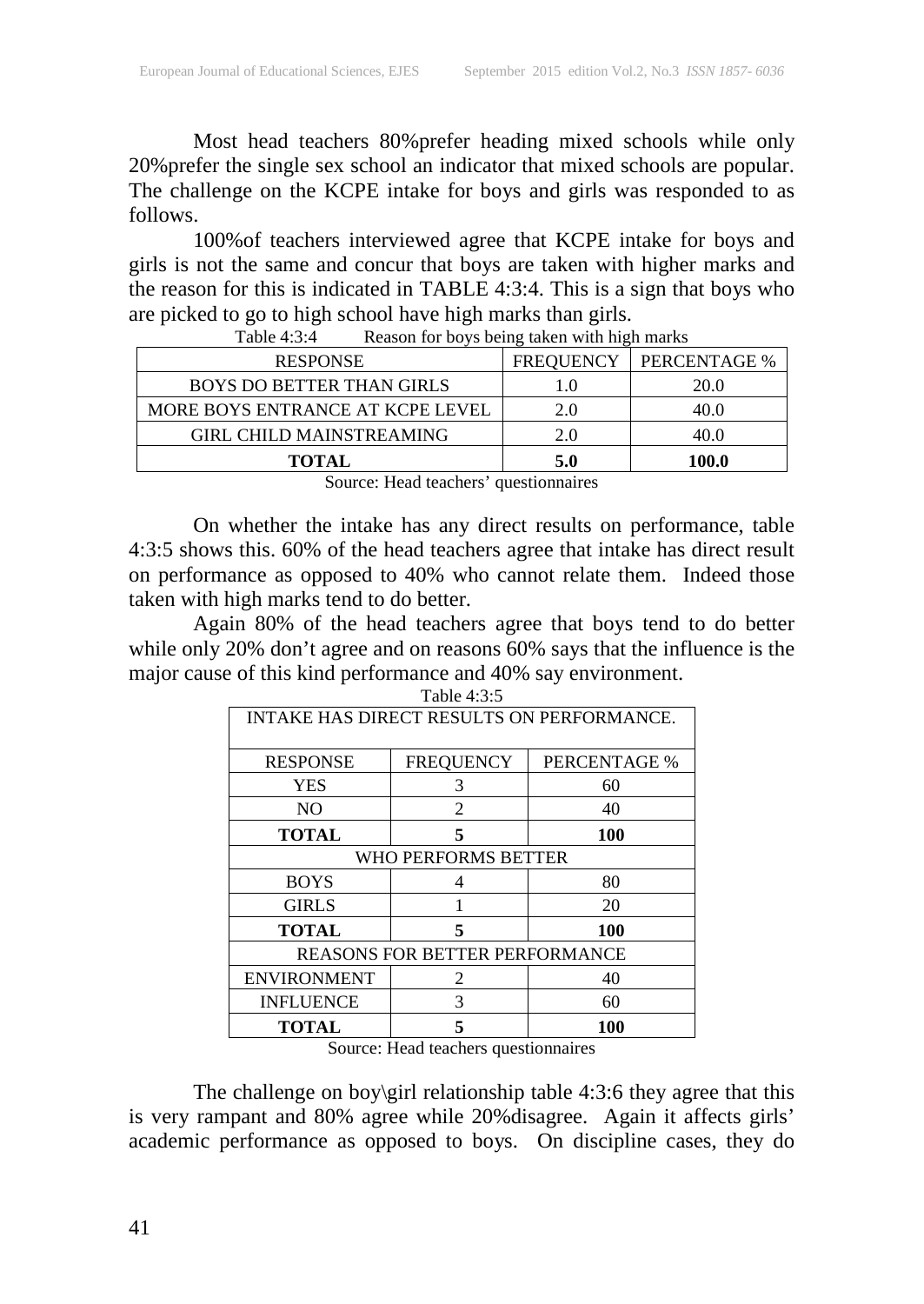agree that discipline cases exist in schools. According to the head teachers very few male teachers are involved with female students. This could be attributed to the fact that the schools are mixed in nature having seen earlier that boy/girl relationship exists. 80% say that the relationship is not there while 20% says it exists. Where it exists 80% say it is solved through counseling while 20%say that interdiction has been done.

| Table 4:3:6                                    |                                            |              |  |  |
|------------------------------------------------|--------------------------------------------|--------------|--|--|
| EXISTENCE OF BOY/GIRL RELATIONSHIP.            |                                            |              |  |  |
| <b>RESPONSE</b>                                | <b>FREQUENCY</b>                           | PERCENTAGE % |  |  |
| <b>YES</b>                                     | 4                                          | 80           |  |  |
| NO                                             |                                            | 20           |  |  |
| <b>TOTAL</b>                                   | 5                                          | 100          |  |  |
|                                                | <b>DISCIPLINE CASES 100%</b>               |              |  |  |
|                                                | MALE TEACHERS INVOLVED BY FEMALE STUDENTS. |              |  |  |
| YES                                            |                                            | 20           |  |  |
| N <sub>O</sub>                                 | 4                                          | 80           |  |  |
| <b>TOTAL</b>                                   | 5                                          | 100          |  |  |
| WHAT HAS BEEN DONE TO ON THE ABOVE INVOLVEMENT |                                            |              |  |  |
| <b>INTERDICTION</b>                            |                                            | 20           |  |  |
| <b>COUNSELLING</b>                             | 4                                          | 80           |  |  |
| <b>TOTAL</b>                                   | 5                                          | 100          |  |  |
| $\sim$                                         | $-$<br>$\blacksquare$                      | ۰            |  |  |

On the same challenges, which are school based students were asked the following questions.

- **a.** Was it your choice to go to a mixed school?
- **b.** Mixed schools are better than single sex schools.
- **c.** Boys are academically better than girls.
- **d.** Do you feel free in a class, which has boys?
- **e.** Do you have a boyfriend in your school?
- **f.** Are there love relationship between male teachers and school girls?
- **g.** What academic problems do you encounter in your school?
- **h.** What other problems do you encounter in your school?
- **i.** Are there problems of time wastage in your school?
- **j.** Would you like to transfer from your school to a single sex school?

The students responded as follows on whether it was their choices to go to a mixed school. 66.7 % of the students agree while 33.3 % say they are not in mixed school out of choice. Figure 4:3:7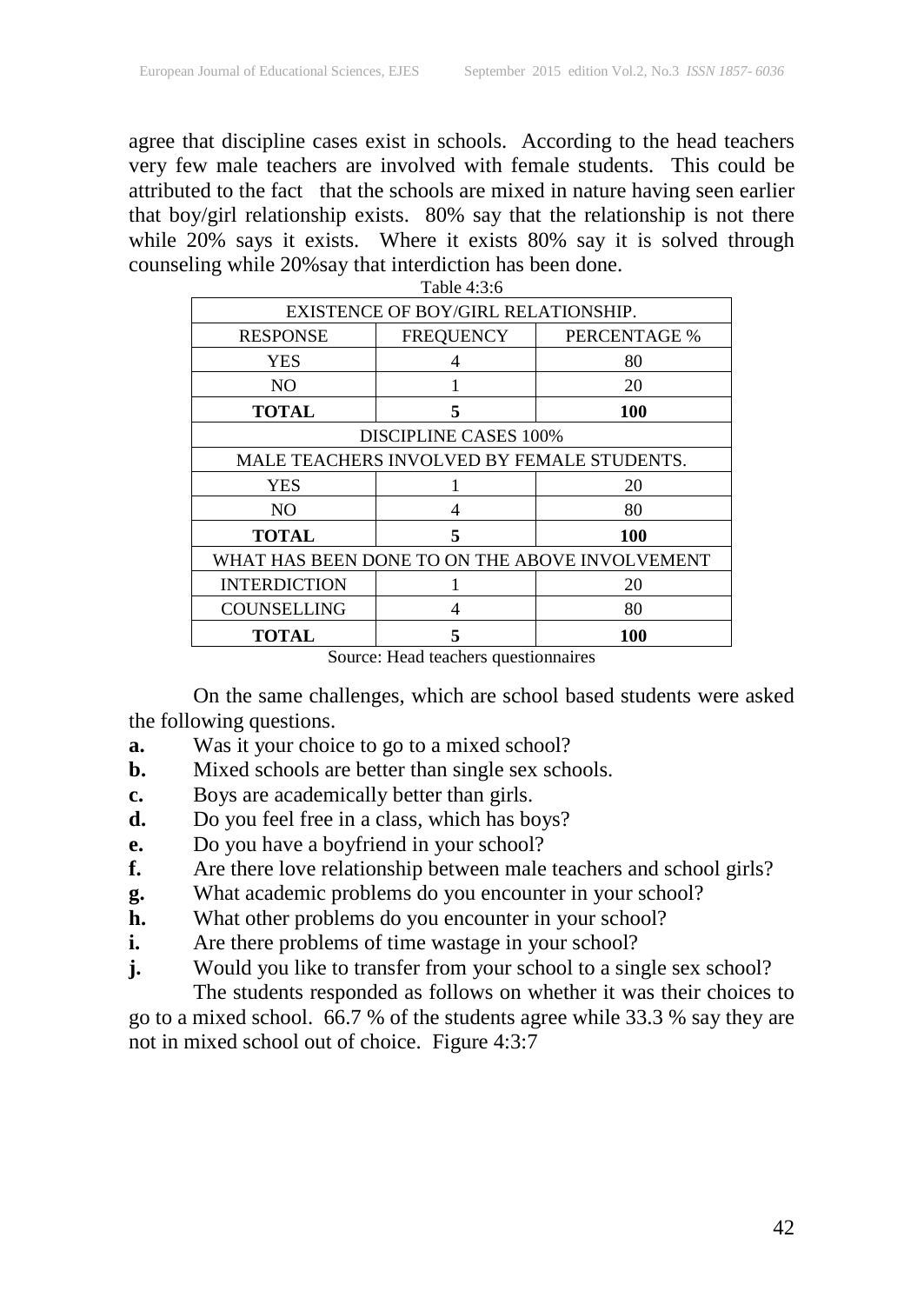| Table 4:3:7<br><b>Students Frequency</b> |                  |              |  |
|------------------------------------------|------------------|--------------|--|
| CHOOSE TO GO TO MIXED SCHOOLS            |                  |              |  |
| <b>RESPONSE</b>                          | <b>FREQUENCY</b> | PERCENTAGE % |  |
| <b>YES</b>                               | 40               | 66.7         |  |
| N <sub>O</sub>                           | 20               | 33.3         |  |
| <b>TOTAL</b>                             | 60               | 100          |  |
| WHY CHOOSE MIXED SCHOOLS                 |                  |              |  |
| <b>SHARE IDEAS</b>                       | 41               | 68.3         |  |
| <b>KNOW BOYS/GIRLS</b>                   | 14               | 23.3         |  |
| REPRESENT REAL LIFE                      |                  | 1.7          |  |
| <b>IT IS NEAR</b>                        |                  | 6.7          |  |
| <b>TOTAL</b>                             | 60               | 100          |  |
| Course Ctudents questionneurs            |                  |              |  |

Source: Students questionnaire

They even give reasons for being in mixed schools. On whether they chose to be in mixed schools the response is as shown in Table 4:3:8. The students 66.7% say they chose to be in mixed schools meaning they are not there by accident. Their reasons for choosing these schools are:

I) They are able to share ideas with the boys as opposed to when they are only girls.

ii) They learn more about the opposite sex instead of believing in here say.

iii) Mixed schools represent real life because both sexes co-exist just as in real life.

iv) The mixed schools are near home as opposed to boarding school where they go far from parents and other family members.

| Table 4:3:8                                      |           |              |  |  |
|--------------------------------------------------|-----------|--------------|--|--|
| MIXED SCHOOLS ARE BETTER THAN SINGLE SEX SCHOOLS |           |              |  |  |
| <b>RESPONSE</b>                                  | FREQUENCY | PERCENTAGE % |  |  |
| STRONGLY AGREE                                   | 28        | 46.7         |  |  |
| <b>AGREE</b>                                     | 25        | 41.7         |  |  |
| <b>STRONGLY DISAGREE</b>                         | 2         | 3.3          |  |  |
| <b>DISAGREE</b>                                  | 5         | 8.3          |  |  |
| <b>TOTAL</b>                                     | 60        | 100          |  |  |
| BOYS ARE BETTER ACADEMICALLY THAN GIRLS          |           |              |  |  |
| <b>YES</b>                                       | 23        | 38.3         |  |  |
| NO.                                              | 37        | 61.7         |  |  |
| <b>TOTAL</b>                                     | 60        | 100          |  |  |
| FEEL FREE WITH BOYS WHEN IN CLASS                |           |              |  |  |
| <b>YES</b>                                       | 50        | 83.3         |  |  |
| NO.                                              | 10        | 16.7         |  |  |
| TOTAL                                            | 60        | 100          |  |  |

Source: Students questionnaire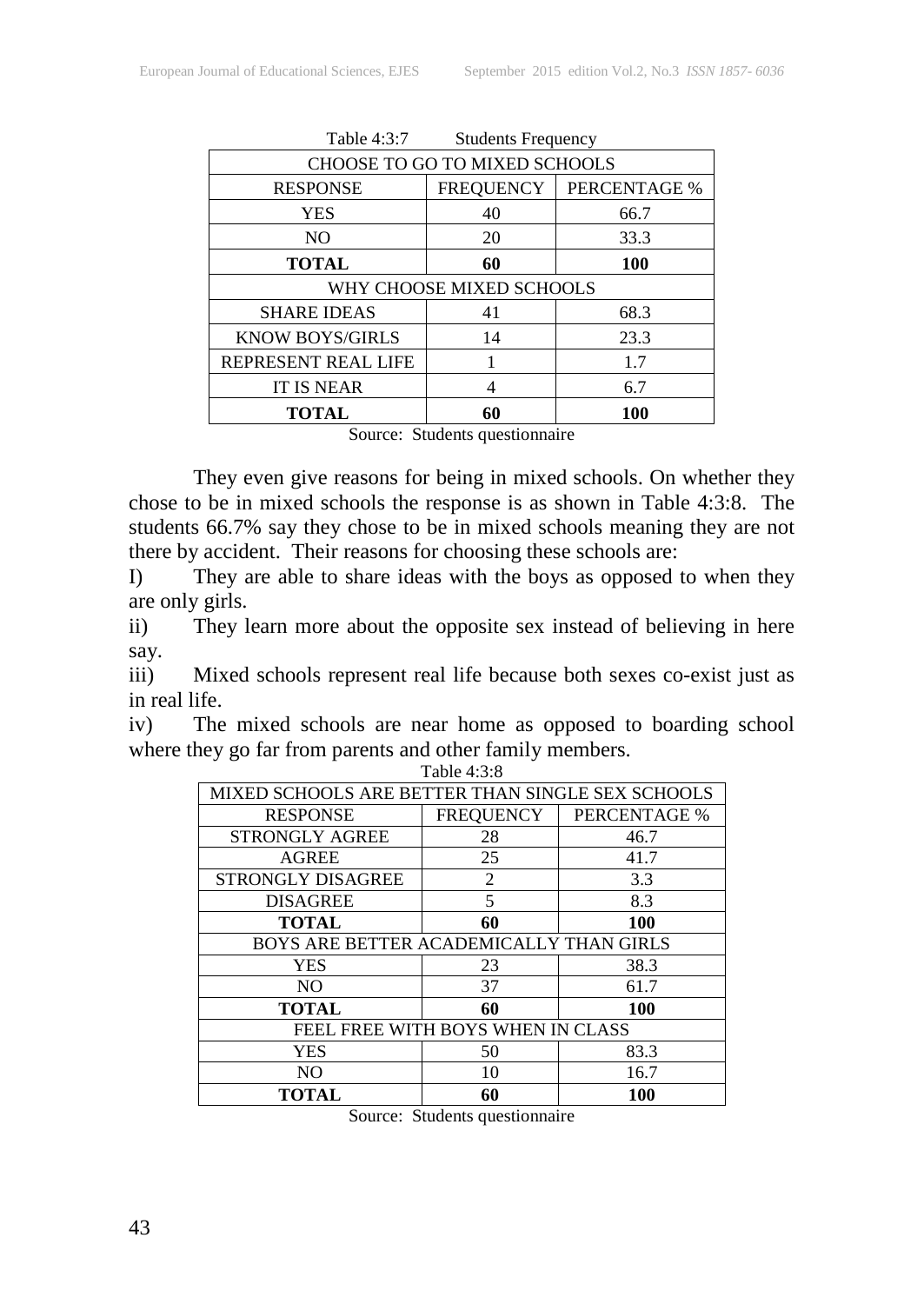A bigger percentage 46.7% agreed that mixed schools are better than single sex schools. They however deny that boys are academically better than girls with 61.7 % saying no and only 38.3% say yes. On whether they feel free with boys in school, 83.3% say yes while 16.7% say no. The girls however agree that there is boy/girl relationship in school.

| <b>Response</b> | <b>Frequency a</b> | Percentage % |  |
|-----------------|--------------------|--------------|--|
| Yes             | 40.0               | 66.7         |  |
| N <sub>0</sub>  | 20.0               | 33.3         |  |
| <b>Total</b>    | 60.0               | 100.0        |  |
| For how long?   |                    |              |  |
| <b>Duration</b> | <b>Frequency</b>   | $\%$         |  |
| <b>Months</b>   | 4.0                | 21.1         |  |
| Years           | 16.0               | 78.9         |  |
| Total           | 20.0               | 100.0        |  |

Table 4:3:9 Do you have a boyfriend in school?

Source: Students questionnaire

However relationship between male teachers and female students according to the girls is not high as only 41.7 % say they exist, but 58.3 % say they are not there as shown in Table 4:3:10. This can be attributed to the mixed nature of the schools. They see boys every day and even have them as boyfriends. This lowers love relationships between teachers and students.

| Table 4:3:10 |  |  |
|--------------|--|--|
|--------------|--|--|

| LOVE RELATIONSHIP BETWEEN THE TEACHERS & THE STUDENTS |                  |              |  |
|-------------------------------------------------------|------------------|--------------|--|
| <b>RESPONSE</b>                                       | <b>FREQUENCY</b> | PERCENTAGE % |  |
| YES                                                   | 25               | 417          |  |
| NО                                                    | 35               | 58.3         |  |
| <b>TOTAL</b>                                          |                  | 100-         |  |

Source: Students questionnaire

When asked about their academic problems they responded as follows.

# **A. Problems with teachers**

a) *Some teachers favor bright students over the weak ones.* They do everything for the bright students instead of motivating the weaker ones thus they lose interest.

ii) *Some teachers have a habit of missing most of their lessons.* This makes students who can't work on their own to decline even more academically.

iii) *Some teachers don't care about the welfare of the students.* Students especially girls could be undergoing a stage in life or facing various difficulties making them miss school or not perform as expected. The teachers however do not try to find out what could be wrong.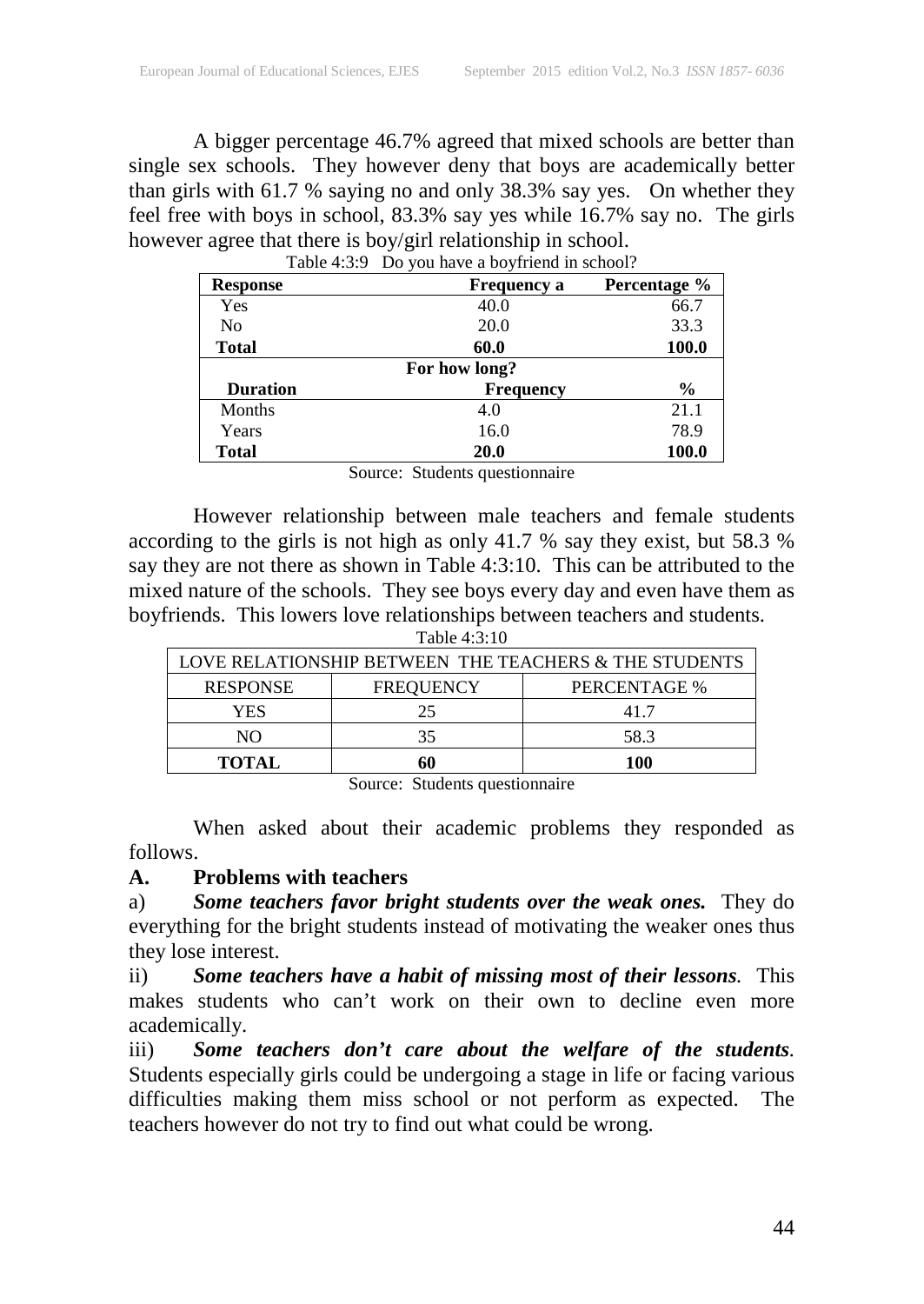iv) *Some are not approachable and students find it hard to go to them for consultation.* Such teachers are not friendly and so students would rather die with their problems than face them.

v) *Some don't understand the students.* Some teachers don't bother to find out why students are behaving or doing things in a certain way. Instead they draw their own conclusions about the students.

# **B. Problems with administration**

i) *Suspension.* Sometimes the administration suspends students even for minor offences which can be solved through punishments.

ii) *Sending students whose parents are not financially stable, home for fees.* At times the administration knows that even if you go home you will not get money but you are still sent away.

*iii) Very strict.* The administration is very strict on things like correct school uniform, time for reporting to school, leaving school without permission. They refuse to understand when you try to explain reasons like say why you are not in correct school uniform.

*iv) Expulsion.* At times you are expelled from school when a matter has been forwarded to the Board of Governors who will most likely listen to the administration.

# **C. Problems with Boys**

i) *Sexual harassment.* Boys do harass girls by touching them and writing to them bad letters.

*ii) Disrespectful.* They make bad comments regarding girls and therefore hurt their feelings.

*iii) They at times answer girls rudely* when they ask questions or inquire about anything.

*iv) They display an arrogant attitude* towards girls.

*v) Destructive.* Sometimes they are given a book to share and instead of taking good care they cut pictures and write on them.

# **D. Problems with fellow girls**

*i) Un co-operative.* Some feel proud and don't help fellow girls to coop with difficult situation.

*ii) Hatred*. Some girls hate each other and therefore very unfriendly

*iii) Competition.* They compete on non-academic issues e.g. beauty.

iv) *Jealousy.* Most girls don't like to see others with things they don't have thus making them permanent enemies.

Most students do agree that there is a lot of time wastage with 75 % agreeing that they do waste a lot of academic hours and only 21.7 % denying this. They however would not like to transfer from their schools. 85 % say they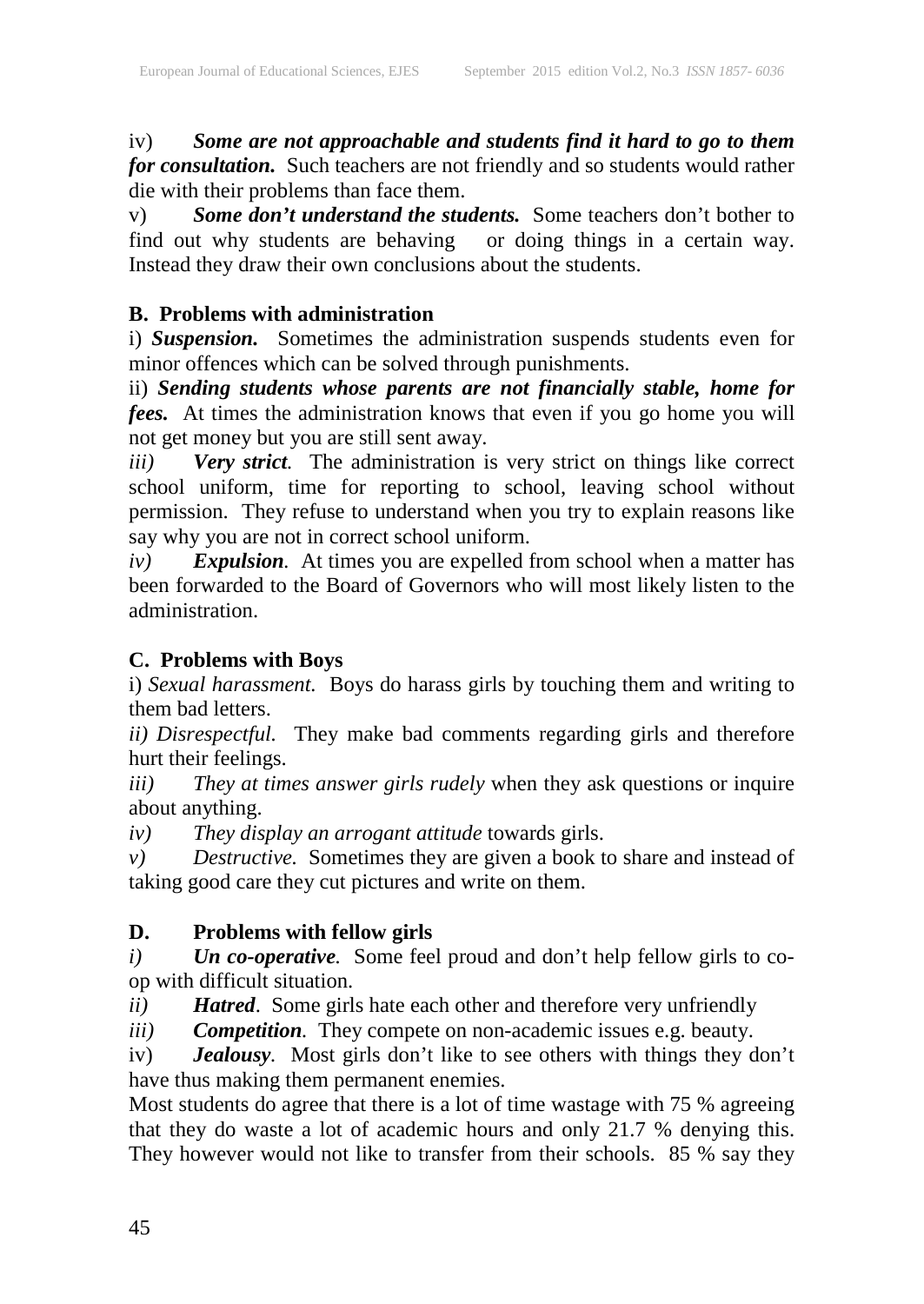would not like to transfer as they have already settled, 15 % however do not mind transferring.

#### **Findings**

# **Summary of the study findings.**

# **The first objective of this study was how school based factors affect girls academic performance.**

The findings are summarized as follows:

a) *Admission to form one*: When students are being admitted to form one boys are admitted with higher marks than girls. This is usually decided by the Ministry as more often than not even at the KCPE level, the boys still do better in class therefore the girls don't see themselves as capable as boys.

b) *Boy/girl relationship:* This seems to be a major factor affecting girls in mixed schools. They develop relationship with classmates and get so deeply involved as opposed to boys. Even the bright girls who can do well eventually don't make it.

c) *The mix nature of the school***:** This was found to contribute greatly to in discipline although girls are not so much involved in indiscipline.

d) *Girls are affected by personal problems with teachers*: This comes in the form favoritism of bright students by teachers and missing lessons. With the administration they complain of suspension, being sent home for school fees, being very strict.

The girls further complain of sexual harassment by boys, arrogance and disrespect while fellow girls were un co-operative, have jealousy and a lot of competition.

*e) Time wastage*: The students especially girls admitted that academic time is used for other things other than learning.

**f)** *Lack of participation class***:** Girls find it difficult to participate in class especially when they have boyfriends in the same class. This lowers their performance in class work and exams.

**The second objective of the study was to determine the possible strategies that can counter the factors, which affect girls' academic performance.**

Generally the respondents gave the following as possible strategies.

i) *Encourage them to think positively.* They should be made aware that they can successful despite the difficulties they could be facing.

ii)*Invite resource persons to talk to them* especially former girlstudents who excelled academically.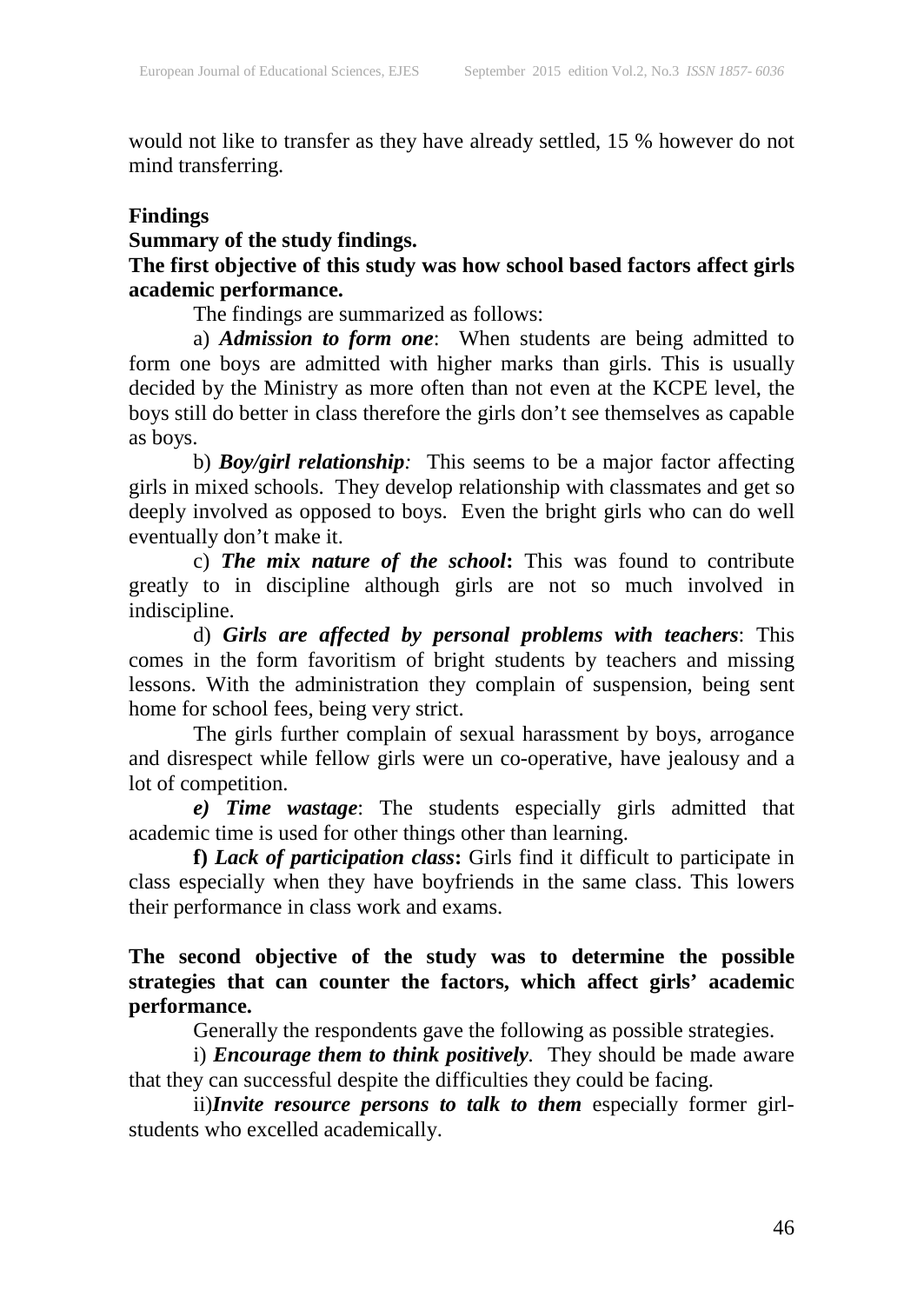iii) *Enlighten them* that they have equal ability and opportunity just like boys to excel

v) *They should have role models who inspire them.* Girls should be made to identify a person they consider a role model and find out how the person excelled. This can be a great inspiration to them

vi)*Separation of boys and girls during lessons*. So that they don't get intimidated by boys during lessons, girls and boys should be taught separately. This could yield good results.

*vii) Giving them leadership roles.* Apart from being prefects girls can also be made to lead discussion groups, this will give them confidence.

#### **Discussion**

From the findings of the study it was established that most girls in mixed schools did not perform as well as they were supposed to at KCSE level This is not good as investment in Education satisfies a basic human need for knowledge, provides a means of helping to meet other basic needs and helps sustain and accelerate overall development. Investment in human capital through equitable distribution of education opportunity may be used as a fuel to redistribute income and raise incomes of the poor (Psacharopoulos et al 1985). If both boys and girls from such backgrounds successfully exploit educational opportunities and attains quality grades at KCSE, their lives will improve. Girls have to realize this fact as only education can help reduce gender disparity.

The researcher's observation revealed very glaring factors leading to this poor performance of girls. The study found out that the schools do have well trained teachers and head teachers with a lot of experience so this cannot be the reason for girls' poor performance. They have same learning experience with boys and use similar facilities so it was discovered that there are other factors, which make the girls in a mixed school, not do well.

The issue of Form 1 intake is quite grave in the case of a mixed school, as girls looks at it from the point of view of the boys being better off so they get intimidated because we have seen that boys do come with higher marks. This scenario is not seen in single sex schools with just boys or girls. Usually boys do better than girls even at KCPE so the cut off points for girls are lowered. This intake has direct results on performance.

It was also discovered that as much as girls in mixed schools have proper socialization, the issue of boy/girl relationship is so rampant that they put books aside. This concur with the findings highlighted in the Thursday Magazine in the standard; Sept 15 2005 which says most education stakeholders agree that love relationships between girls and boys in mixed schools are a destabilizing factor. Students especially girls performance deteriorated if they spend a lot of time on the affairs. It is not that girls are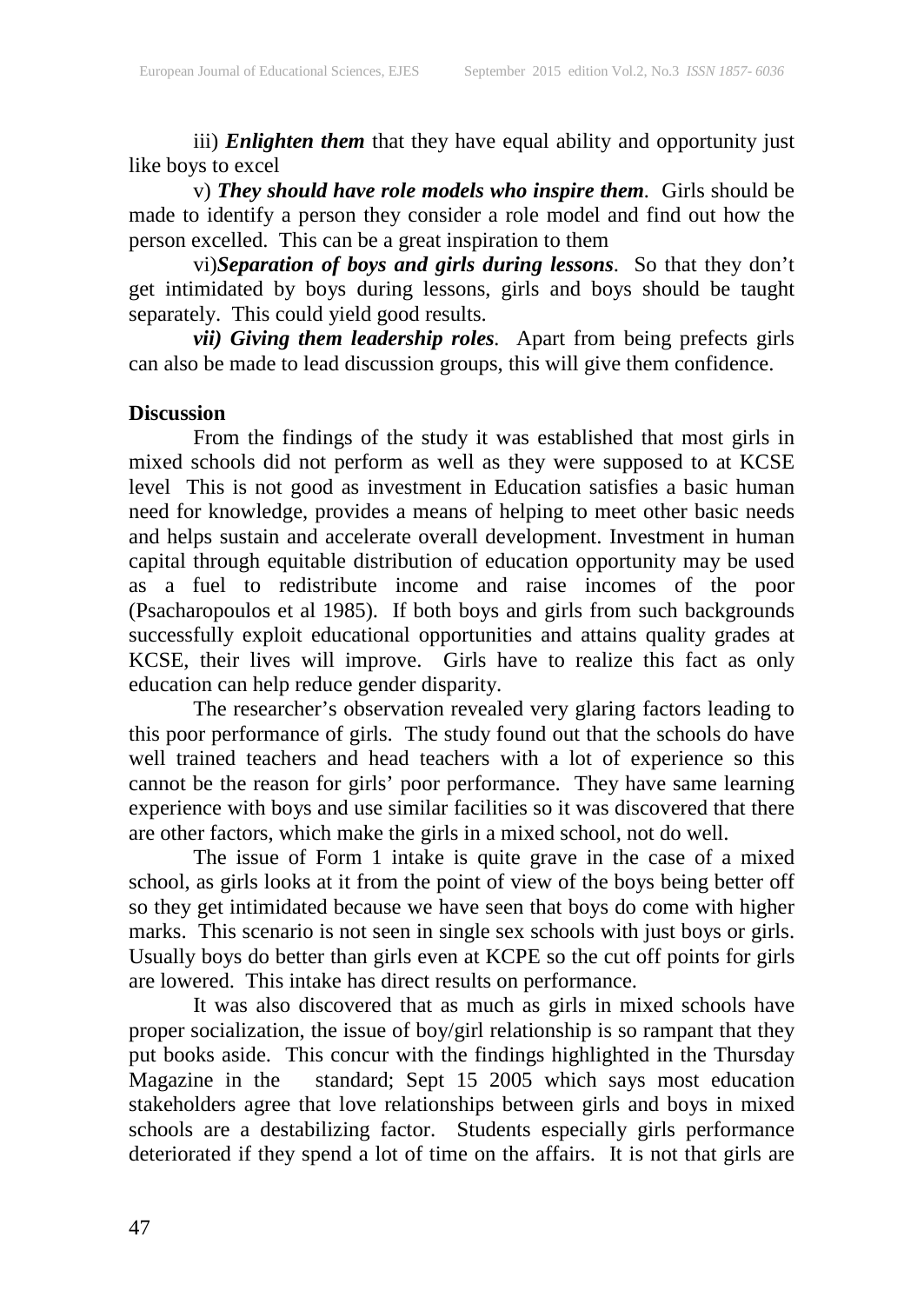not academically capable and this has been said by all the respondents it's their attention that is diverted. The boy does not get involved in the affair at the expense of the books.

Indiscipline is a factor associated with boys in this study but they still do well academically. Girls are involved in indiscipline at a very small %age so in mixed schools we can't say girls are so in disciplined that they can't do better than boys in any case they talk of boys sometimes giving them a hard time. The indiscipline nature of boys indicates girls so they get scared.

There are cases where girls talk of sexual harassment by boys who touch them and sometimes get away with it. This stops the girls from expressing themselves and even not participating in class so that the boys can view them as less competitors.

There is the issue of bursary and again here there is no preference to girls or boys as both are given equally. They even get an equal amount of kshs. 5,000. Another problem, which was coming out, very clearly is the girls' complaint that teachers favour other students especially the bright ones. In case of mixed schools if the boys are more favoured the girls shy off and don't make any efforts in class at all. The boys mock them and make all forms of comments, under such circumstances the girls can't perform well as they feel intimidated. This factor corresponds with a research done by Kitetu (1998) on secondary school classrooms in Kenya. She confirms that teacher's treatment of the different sexes is a major hindrance to academic performance of girls who are treated as 'soft' and boys 'tough'.

There is the mention of relationship between female teachers and girls in schools. If the students feel close to them as the study has shown they will get role models and be motivated. If the female teacher could make it why can't the girl do better?

Ironically despite the many challenges faced by girls in mixed secondary schools the head teachers, teachers and even students prefer mixed schools to single sex schools. They say mixed schools offer socialization and you learn from both sexes therefore you know how to handle them. Very few students would like to transfer from mixed schools. This leaves us with the fact that mixed schools should not really be done away with in any case, pregnancies are not common and teacher/girl relationships are minimal. It is therefore upon the education stakeholders to deal with the issues in the mixed schools which make girls to do poorly in KCSE not doing away with them altogether.

From the above discussions it comes out that some school-based factors that have hindered the girl in a mixed school to perform well in KCSE in Nakuru Municipality. It is the teachers, other education stakeholders who must work very hard for the perception that girls cannot do well in mixed schools is viewed differently. Girls are not weaker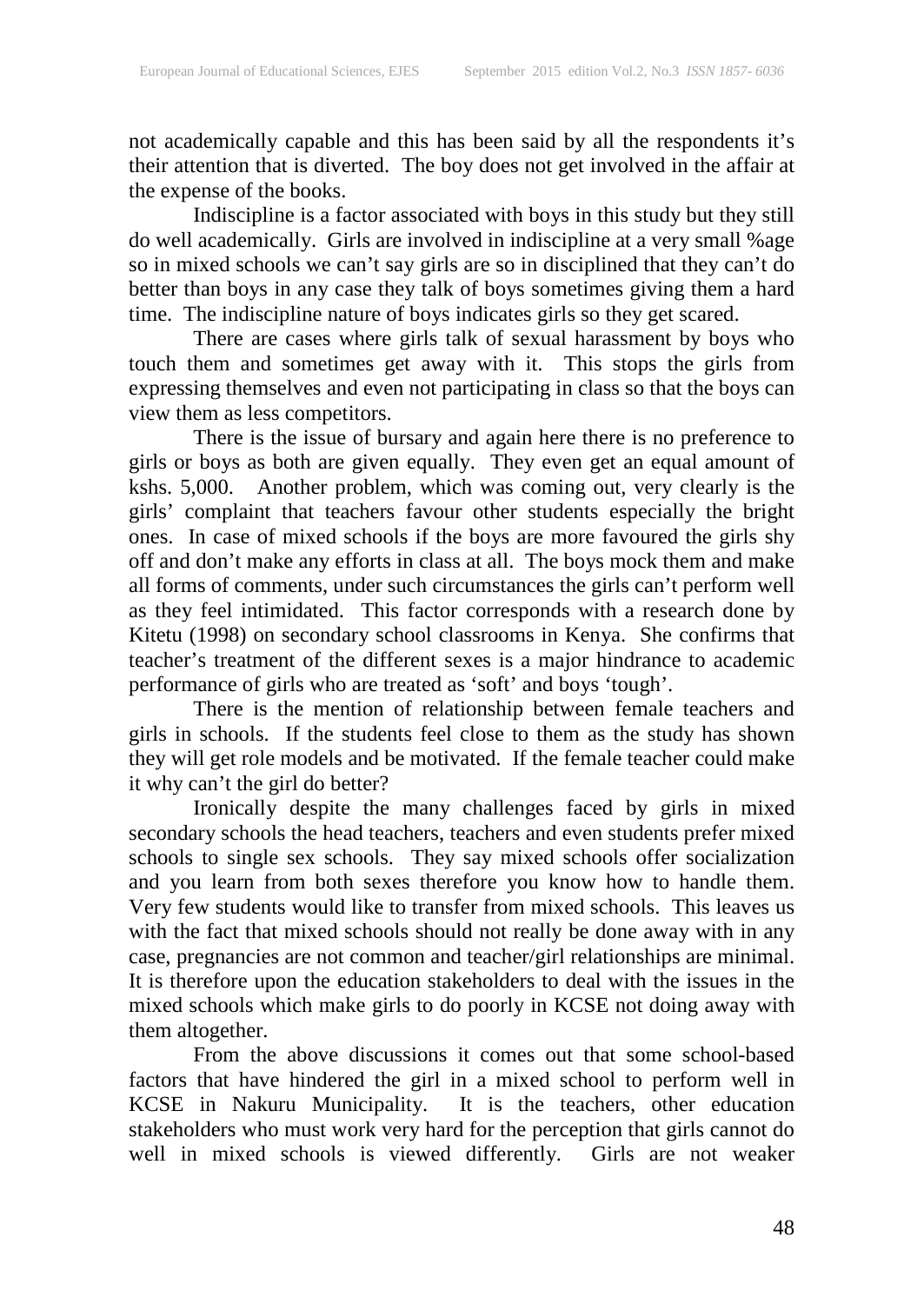academically compared to boys. For education to be beneficial to both genders, the performance at KCSE must be competitive between both boys and girls.

### **Conclusion**

Through the two objectives of the study, it was established that several school based factors affect girls performance in KCSE in mixed schools i.e. indiscipline, intake marks, relationships and wastage of time .Generally teachers and head teachers cited that several problems that face the girls in mixed schools thus denying them a chance to do well in KCSE. They all gave what they considered a way forward to sort out this problem.

# **References:**

Abagi, J. O., & Shale, W. P. (1994). *Homosexual based factors affecting participants and performance in schools in Nairobi.*

Achola, P. (1987). *Social Science Research Methods Hand Book for Africa.* Nairobi: Government Printers.

Ainley, J., & Daly, P. (2002). *Participation in Science courses in the final year of high school in Australia; In Gender in Policy and Practice.* New York : Routlegde Felmer.

Anderson, J. E. (1986). *Education Research; an Introduction 4th Edition.* New York: Longman.

Asian Development Bank. (2001, September 14). *Participatory in Poverty Assesment in Cambodia, Manilla* . Retrieved from Asian Development Bank: http://www.adb.org/documents/books/particpatory-poverty/prelims.pdf

Bone, A. (1983). *Girls and Girls only schools.* Manchester: Equal Opportunities Commission.

Campbell. (1986). *Introduction to Educational Administration 3rd Edition.* Allyn Bacon.

Dale, R. (1969). A research study in Pupil Teacher Relationships. *Vol 1 of mixed or single-sex schooling London*.

Dale, R. (1971). Some Social Aspects. *Vol 2 of Mixed or Single Sex Schooling?*

Dale, R. (1974). Attainment, Attitudes and Overview. *Vol 3 of mixed or single sex Schooling?*

Dalen. (1996). *Methods in Socio Research; .* New York: Longman Inc.

Deolalikar, A. (1999). *Primary and Secondary Education in Kenya.* Nairobi.

Eshiwani, G. S. (1975). *Sex Differences in the learning of Mathematics among Kenya High School Students.* Nairobi: Bureau of Educational Research .

Eshiwani, G. S. (1983). *Who Goes to University in Kenya.* Nairobi University: Bureau of Educational Research Kenyatta University.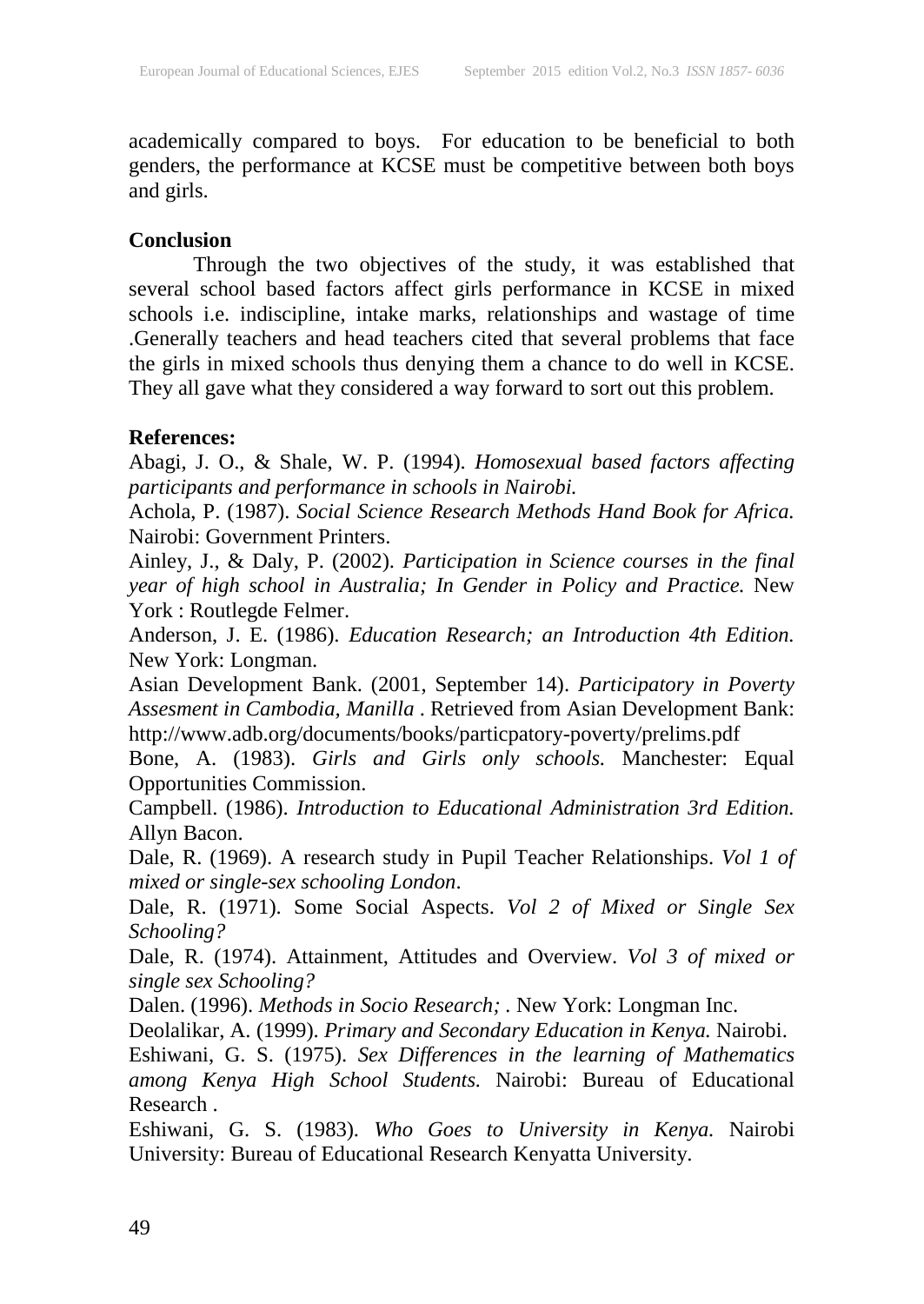Eshiwani, G. S. (1985). *A Study of Women's access to higher education in Kenya with Special reference to Mathematics and Science Education.* Nairobi: World Bank.

FAWE. (1996). The Education Of Girls and Women in Africa. *FAWE News Vol 5 No 1*.

Gay, L. R. (1981). *Educational Research- Competencies for Analysis and Application.* Ohio: Bell, Howell.

Goldstein, H. J., Rasbash, M., Yang, G., Woodhouse, H., Nuttal, P. D., & Thomas, S. (1993). A multilevel analysis of school examination results. *Oxford review of Education vol 19*, 425-433.

Haanen, D. F., & Shortfall, S. (1991). *The Quality of their education: School Learners views of Educated Objectives and Outcomes.* Dublin: ESRI.

Jimenez, E., & Lockhead, M. E. (1989). Enhancing Girls Learning Through Single Sex Education; Evidence and a policy Corundrum. *Educational Evaluation and Policy Analysis Vol .11. No. 2*, 117-142.

Kabira, W. M., & Masingila, M. (1997). *ABC of Gender analysis.* Nairobi: FAWE.

Kabira, W. M., & Murther, W. (1994). *The road of empowerment; Nairobi African Women Development Network .* Nairobi: FEMNET.

Karugu, F. A. (1987). *An examination of Socio-cultural factors hindering higher education and status achievement. .* Nairobi: Basic Resource Center.

Kathuri, N. J., & Pals, A. D. (1993). *Introduction to Educational Research.* Nakuru: Egerton University.

Kerlinger, F. N. (1973). *Foundations of Behavioural Research.* New York: Holt- Rinerhart and Winston Inc.

Kihumba, W. (1997). *Education and Culture amomg the Lesotho; a workshop presentation.*

Kinyanjui, K. (1982). Education and Inequality in Kenya Seminar Paper No 2037. *Research Expereience as Issues* .

Koul. (1984). *Methodology of Education Research .* New Delhi : Vikas Publishing House , P.V.T Ltd.

Lehrer, S. (2000). For Girls Only; Making a Case for Single Sex Schooling. *Contemporary Sociology Vol 29 No 6*, 823.

Lloyd, C. B., Mete, C., & Sathar, Z. A. (2007, September 14). *The effect of Gender Differences in Primary School Acces, Type and Quality on The Decision to Enroll In Rural Pakistan*. Retrieved from Population Council: http;//www.popcouncil.org/pdf/wp/164pdf

Maleche, A. (1976). A new status for women in Kenya. *East African Journal*.

Mampele, A. J. (1994). *Equity Policy; A framework of questions, Equity , Reality Issues and their Implications.* Capetown: UTC Press.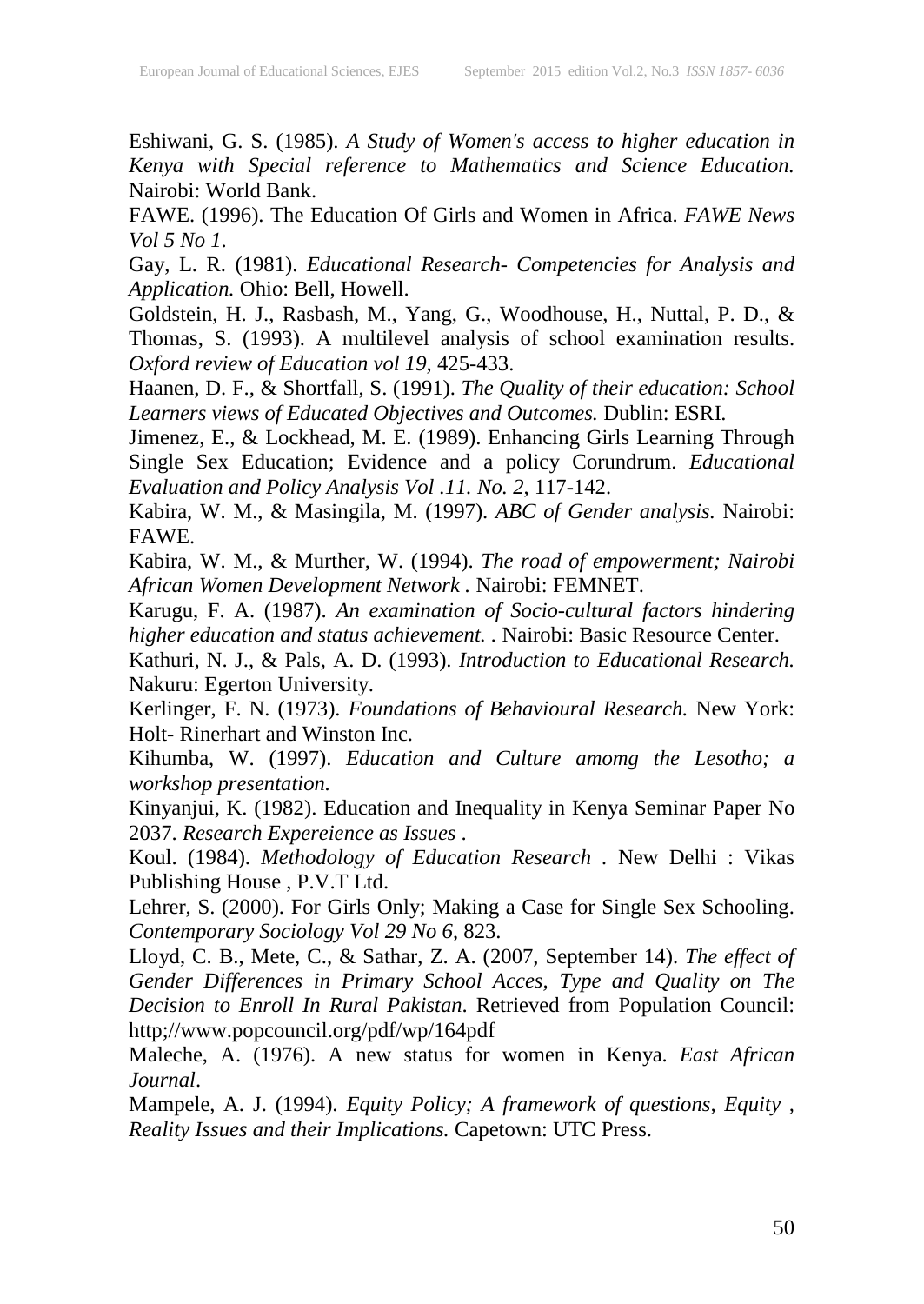Maundu. (1996). *Evaluating Education and Community Development Programmes.* Nairobi: University of Nairobi Press.

Mugenda, O., & Mugenda. (1999). *Research Methods, Qualitative and Qualitative Approaches.* Nairobi: Nairobi Acts Press.

Nkapa, N. (1997). *Educational Research for Modern Scholar.* Enugu: Forth Dimension Publishing .

Obura, A. (1988). *he image of girls and women in primary school text books in Kenya*

Okonkwo, C. E. (1987). Mixed or single sex schools Education and Development. *Journal of the Nigerian Education Research Council Vol 3 No.2*.

Ormerud, M. B. (1975). Subject preference and choice in coeducational and single sex secondary schools. *British Journal of Educational Psychology Vol 45*, 257-267.

Orodho, A. J. (2003). *Essential of Educational and Social Science.* Masola Publishers.

Orodho, A. J. (2004). *Elements of Education and Social Science Research Methods .* Masola Publishers.

Orodho, A. J. (2004). *Techniques Of Writing Research Proposals and Reports in Education And Social Sciences.* Masola Publishers.

Pale, & Krystal. (1975). *Impact of Gender and Socio Economic Factors on Learning Achievements in Schools.*

Pewitt. (1980). *An Introduction to Field Research .* London: Allen and Uwin. Psacharopoulos , G. (2004). *Returns to Investment In Education; A further update: World Bank Policy Research Working Paper .* Washington D.C: World Bank.

Psacharopoulos. (1985). *The Ecocmics of Higher Education in Developing Countries; Comparative Education,.*

Robinson, W. P., & Cullibrad, E. (2004). Single Sex Teaching And Achievement in Science Research Report. *International Journal of Science Education Vol 26 No 6*, 659-675.

SACMEQ. (2005). *A study of the condition of Schooling quality of Education.* Nairobi.

Sathar, Z. A., & Lloyd, C. B. (2000). Investments in Children's Education and Family Building Behaviour in Pakistan. *Findings for Rural NWFP and Punjab*.

Schmeider, F., Coutts, L., & Starr, M. L. (1988). In favour of coeducational attitudes of students from coeducational and single-sex high schools. *Canadian Journal of Education Vol 13*, 479-496.

Smithers, A., & Robinson, P. (2006). *The Paradox of Single Sex and Coeducational Schooling.* Buckingham: Carmicheal Piers.